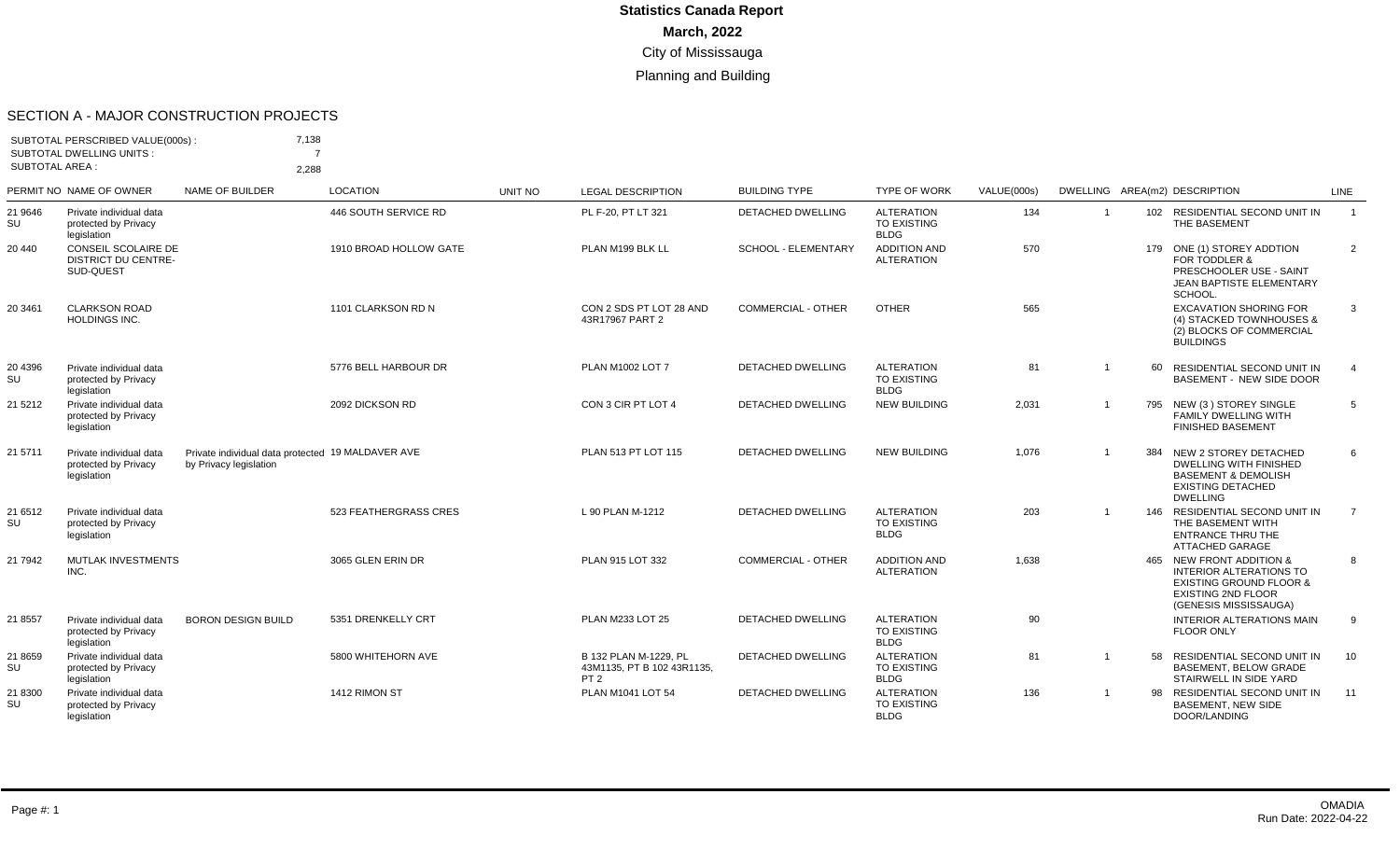| SUBTOTAL AREA : | SUBTOTAL PERSCRIBED VALUE(000s):<br><b>SUBTOTAL DWELLING UNITS:</b> |                 | 4,981<br>q<br>1.810                            |           |                                                                                        |                                   |                                                        |             |                |    |                                                                                                                                                                                      |                |
|-----------------|---------------------------------------------------------------------|-----------------|------------------------------------------------|-----------|----------------------------------------------------------------------------------------|-----------------------------------|--------------------------------------------------------|-------------|----------------|----|--------------------------------------------------------------------------------------------------------------------------------------------------------------------------------------|----------------|
|                 | PERMIT NO NAME OF OWNER                                             | NAME OF BUILDER | <b>LOCATION</b>                                | UNIT NO   | <b>LEGAL DESCRIPTION</b>                                                               | <b>BUILDING TYPE</b>              | <b>TYPE OF WORK</b>                                    | VALUE(000s) |                |    | DWELLING AREA(m2) DESCRIPTION                                                                                                                                                        | LINE           |
| 21 8461         | 2278372 ONTARIO INC &<br>2281140 ONTARIO INC                        |                 | 4140 SLADEVIEW CRES A<br>4140 SLADEVIEW CRES B | 1,2,3,4   | PL 43M781 PT BLKS 4, 34,<br>43R24548 PTS 10-16                                         | MULTI-TENANT<br><b>INDUSTRIAL</b> | <b>ALTERATION</b><br><b>TO EXISTING</b><br><b>BLDG</b> | 533         |                |    | <b>INTERIOR ALTERATIONS FOR</b><br>WAREHOUSE/DISTRIBUTION<br><b>FACILITY - CROSSING</b><br><b>BORDERS MANAGEMENT</b><br>SOLUTIONS INC                                                | $\overline{1}$ |
| 21 8207<br>SU   | Private individual data<br>protected by Privacy<br>legislation      |                 | 5877 COZUMEL DR                                |           | L 267 PLAN M-1437                                                                      | <b>DETACHED DWELLING</b>          | <b>ALTERATION</b><br><b>TO EXISTING</b><br><b>BLDG</b> | 120         | $\overline{1}$ | 87 | RESIDENTIAL SECOND UNIT IN<br><b>BASEMENT, BELOW GRADE</b><br>STAIRWELL IN REAR YARD                                                                                                 | 2              |
| 21 9034<br>SU   | Private individual data<br>protected by Privacy<br>legislation      |                 | 1596 PRINCELEA PL                              |           | PLAN M642 LOT 209                                                                      | <b>DETACHED DWELLING</b>          | <b>ALTERATION</b><br><b>TO EXISTING</b><br><b>BLDG</b> | 137         | $\overline{1}$ |    | 72 RESIDENTIAL SECOND UNIT IN<br>THE BASEMENT WITH BELOW<br><b>GRADE STAIR WELL IN THE</b><br>REAR YARD, FINISHED<br><b>BASEMENT FOR PRINCIPAL</b><br><b>RESIDENCE</b>               | 3              |
| 21 8458<br>SU   | Private individual data<br>protected by Privacy<br>legislation      |                 | 1242 WHITE CLOVER WAY                          |           | PLAN M939 LOT 50                                                                       | DETACHED DWELLING                 | <b>ALTERATION</b><br><b>TO EXISTING</b><br><b>BLDG</b> | 123         | $\overline{1}$ |    | 63 RESIDENTIAL SECOND UNIT IN<br><b>BASEMENT, SEPARATE</b><br>FINISHED BASEMENT, NEW<br>SIDE DOOR                                                                                    | $\overline{4}$ |
| 21 8428         | Private individual data<br>protected by Privacy<br>legislation      |                 | 41-B BROADVIEW AVE L<br>41-A BROADVIEW AVE R   | 41a & 41b | PT LT 12. RANGE 1. CIR -<br>PT 1 43R39918<br>PT LT 12, RANGE 1, CIR -<br>PT 2 43R39918 | SEMI-DETACHED<br><b>DWELLING</b>  | <b>NEW BUILDING</b>                                    | 1.277       | 2              |    | 483 NEW (2) STOREY SEMI-<br>DETACHED DWELLING WITH<br><b>FINISHED BASEMENT</b>                                                                                                       | .5             |
| 21 9047         | MARCESSO HOMES<br>INC.                                              |                 | 47-A BEN MACHREE DR                            |           | PLAN F22 LOT 22 PT LOT 21                                                              | <b>DETACHED DWELLING</b>          | <b>NEW BUILDING</b>                                    | 747         | $\overline{1}$ |    | 282 NEW (2) STOREY SINGLE<br><b>DWELLING WITH FINISH</b><br><b>BASEMENT</b>                                                                                                          | 6              |
| 21 9049         | <b>MARCESSO HOMES</b><br>INC.                                       |                 | 47-B BEN MACHREE DR                            |           | PLAN F22 LOT 22 PT LOT 21                                                              | DETACHED DWELLING                 | <b>NEW BUILDING</b>                                    | 747         | $\overline{1}$ |    | 282 NEW (2) STOREY SINGLE<br><b>DWELLING WITH FINISH</b><br><b>BASEMENT</b>                                                                                                          | $\overline{7}$ |
| 21 8475<br>SU   | Private individual data<br>protected by Privacy<br>legislation      |                 | 5083 TERRY FOX WAY                             |           | PLAN M975 LOT 132                                                                      | <b>DETACHED DWELLING</b>          | <b>ALTERATION</b><br><b>TO EXISTING</b><br><b>BLDG</b> | 151         | $\overline{1}$ | 79 | RESIDENTIAL SECOND UNIT IN<br><b>BASEMENT-RES 2ND UNIT</b><br>(TENANT AREA), FINISHED<br><b>BAS(OWNER AREA).NEW SIDE</b><br>DOOR, 3 NEW BAS WINDOWS,<br>3 ENLARGED EGRESS<br>WINDOWS | 8              |
| 21 8473         | Private individual data<br>protected by Privacy<br>legislation      |                 | 1505 GLENBURNIE RD                             |           | PLAN F-09 PT 10                                                                        | <b>DETACHED DWELLING</b>          | <b>ALTERATION</b><br><b>TO EXISTING</b><br><b>BLDG</b> | 72          |                |    | <b>BASEMENT UNDERPINNING</b>                                                                                                                                                         | 9              |
| 21 9228         | Private individual data<br>protected by Privacy<br>legislation      |                 | 3081 GRENVILLE DR                              |           | PL 350, LT 18                                                                          | <b>DETACHED DWELLING</b>          | <b>NEW BUILDING</b>                                    | 1,074       | $\overline{1}$ |    | 462 NEW TWO (2) STOREY SINGLE<br>DETACHED DWELLING WITH<br><b>COVERED DECK &amp; BASEMENT</b><br>WALKOUT                                                                             | 10             |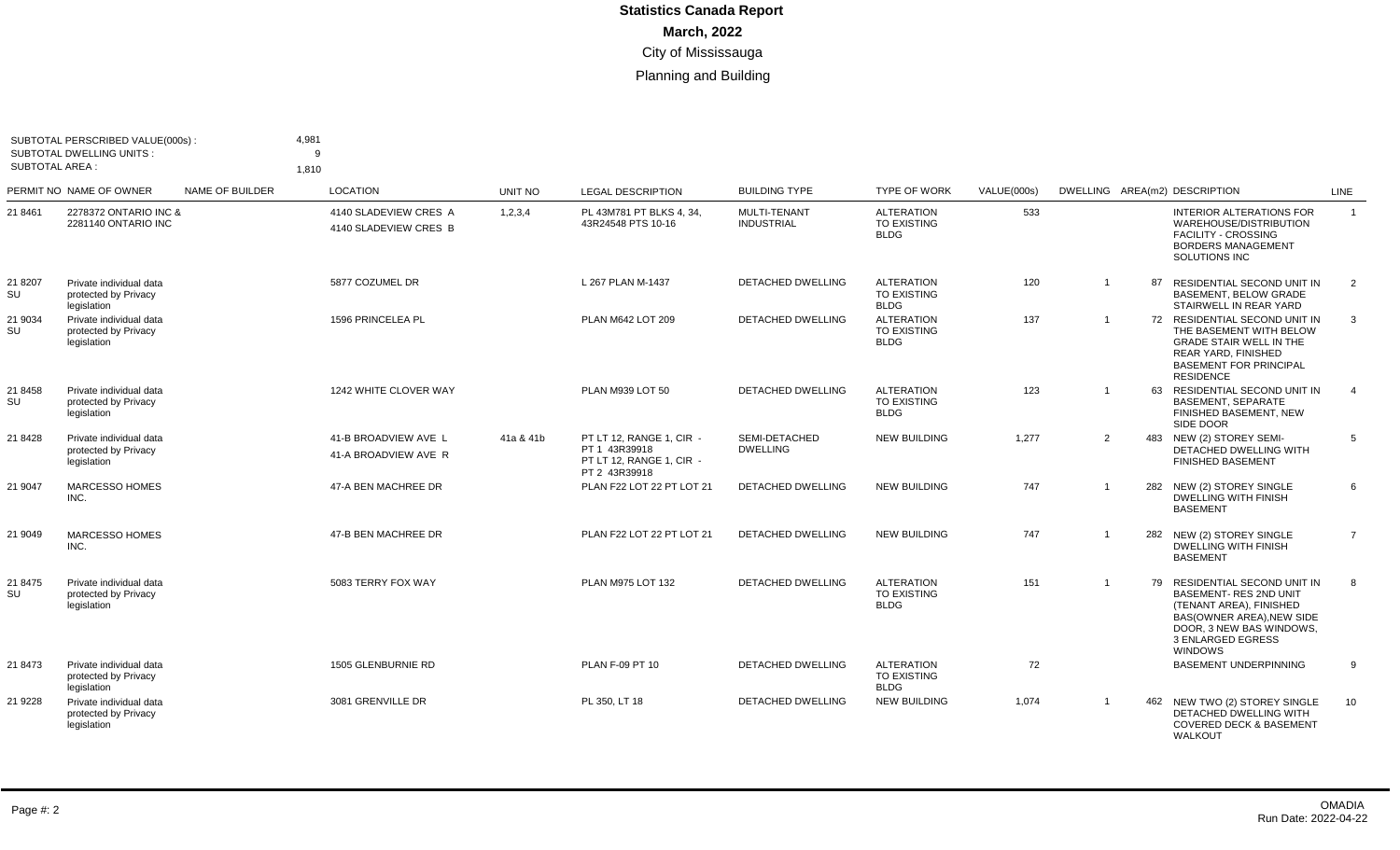|                 | SUBTOTAL PERSCRIBED VALUE(000s):<br><b>SUBTOTAL DWELLING UNITS:</b> | 3,625                             |                              |         |                                                  |                                                 |                                                        |             |                |                                                                                                                                                                                            |                |
|-----------------|---------------------------------------------------------------------|-----------------------------------|------------------------------|---------|--------------------------------------------------|-------------------------------------------------|--------------------------------------------------------|-------------|----------------|--------------------------------------------------------------------------------------------------------------------------------------------------------------------------------------------|----------------|
| SUBTOTAL AREA : |                                                                     | 989                               |                              |         |                                                  |                                                 |                                                        |             |                |                                                                                                                                                                                            |                |
|                 | PERMIT NO NAME OF OWNER                                             | NAME OF BUILDER                   | LOCATION                     | UNIT NO | <b>LEGAL DESCRIPTION</b>                         | <b>BUILDING TYPE</b>                            | <b>TYPE OF WORK</b>                                    | VALUE(000s) |                | DWELLING AREA(m2) DESCRIPTION                                                                                                                                                              | LINE           |
| 21 9060         | Private individual data<br>protected by Privacy<br>legislation      |                                   | 7634 REDSTONE RD             |         | PLAN 578 LOT 105                                 | <b>DETACHED DWELLING</b>                        | <b>NEW BUILDING</b>                                    | 782         | $\overline{1}$ | 304 NEW (2) - STOREY DETACHED<br><b>DWELLING WITH UNFINISHED</b><br>BASEMENT, COVERED<br>PORCH, REAR DECK,<br>DEMOLITION OF EXISTING<br>DWELLING & DETACHED<br>GARAGE                      | $\overline{1}$ |
| 21 9284         | Private individual data<br>protected by Privacy<br>legislation      | <b>ONELIFE DESIGN &amp; BUILD</b> | 2506 VINELAND RD             |         | PLAN 824 LOT 36                                  | <b>DETACHED DWELLING</b>                        | <b>ADDITION AND</b><br><b>ALTERATION</b>               | 367         |                | 136 REMOVE & REPLACE SECOND<br>STOREY, REAR ADDITION.<br>NEW FRONT PORCH.<br><b>INTERIOR/EXTERIOR</b><br><b>ALTERATIONS</b>                                                                | 2              |
| 21 9185         | Private individual data<br>protected by Privacy<br>legislation      |                                   | <b>1086 CHARMINSTER CRES</b> |         | PLAN M1034 LOT 16                                | <b>DETACHED DWELLING</b>                        | <b>ADDITION AND</b><br><b>ALTERATION</b>               | 65          |                | 26 SUNROOOM ADDITION IN THE<br><b>REAR</b>                                                                                                                                                 | 3              |
| 21 9165         | Private individual data<br>protected by Privacy<br>legislation      |                                   | 2433 ROBIN DR                |         | PLAN 632 LOT 26 PT BLK A                         | <b>DETACHED DWELLING</b>                        | <b>NEW BUILDING</b>                                    | 593         |                | 183 NEW ONE (1) STOREY<br><b>DWELLING - DEMOLISH</b><br><b>EXISTING</b>                                                                                                                    | $\overline{4}$ |
| 21 8806<br>SU   | Private individual data<br>protected by Privacy<br>legislation      |                                   | 3295 CRIMSON KING CIR        |         | L 62 PLAN M-1539                                 | DETACHED DWELLING                               | <b>ALTERATION</b><br>TO EXISTING<br><b>BLDG</b>        | 86          | $\overline{1}$ | 57 RESIDENTIAL SECOND UNIT<br>(TENANT UNIT), FINISHED<br><b>BASEMENT (OWNER UNIT), 1</b><br><b>BELOW GRADE STAIRWELL</b><br><b>ENTRANCE IN REAR YARD, 2</b><br><b>NEW BASEMENT WINDOWS</b> | 5              |
| 21 8777         | 1270-1300 CENTRAL<br>PARKWAY<br><b>INVESTMENTS</b>                  |                                   | 1300 CENTRAL PKY W A         | 200     | RANGE 3 NDS PT LOTS 7.8<br>RP 43R13491 PARTS 1.2 | <b>COMMERCIAL OFFICE -</b><br><b>MULTI-USER</b> | <b>ALTERATION</b><br><b>TO EXISTING</b><br><b>BLDG</b> | 1.150       |                | <b>INTERIOR ALTERATIONS -</b><br>DRYWALL PARTITION.<br>FINISHES, HVAC & PLUMBING -<br>OXFORD COLLEGE OF ART.<br><b>BUSINESS &amp; TECHNOLOGY</b>                                           | 6              |
| 21 8890<br>SU   | Private individual data<br>protected by Privacy<br>legislation      |                                   | 1160 GREENING AVE            |         | PLAN 439 LOT 108                                 | <b>DETACHED DWELLING</b>                        | <b>ALTERATION</b><br><b>TO EXISTING</b><br><b>BLDG</b> | 256         | $\overline{1}$ | 184 RESIDENTIAL SECOND UNIT IN<br><b>BASEMENT</b>                                                                                                                                          | $\overline{7}$ |
| 21 8804<br>SU   | Private individual data<br>protected by Privacy<br>legislation      |                                   | 4177 TRELLIS CRES            |         | PL M122 PART LT 583.<br>43R7088 PTS 14-16, 28    | SEMI-DETACHED<br><b>DWELLING</b>                | <b>ALTERATION</b><br><b>TO EXISTING</b><br><b>BLDG</b> | 69          | $\overline{1}$ | 49 RESIDENTIAL SECOND UNIT. 1<br>ABOVE GRADE ENTRANCE                                                                                                                                      | 8              |
| 21 9512<br>SU   | Private individual data<br>protected by Privacy<br>legislation      |                                   | 5372 GLEN ERIN DR            |         | PLAN M911 LOT 256                                | DETACHED DWELLING                               | <b>ALTERATION</b><br><b>TO EXISTING</b><br><b>BLDG</b> | 136         |                | 11 NEW RESIDENTIAL SECOND<br>UNIT - BASEMENT WALKOUT,<br>$(1)$ NEW WINDOW & $(2)$<br><b>WINDOWS ENLARGED &amp; REAR</b><br><b>PORCH</b>                                                    | 9              |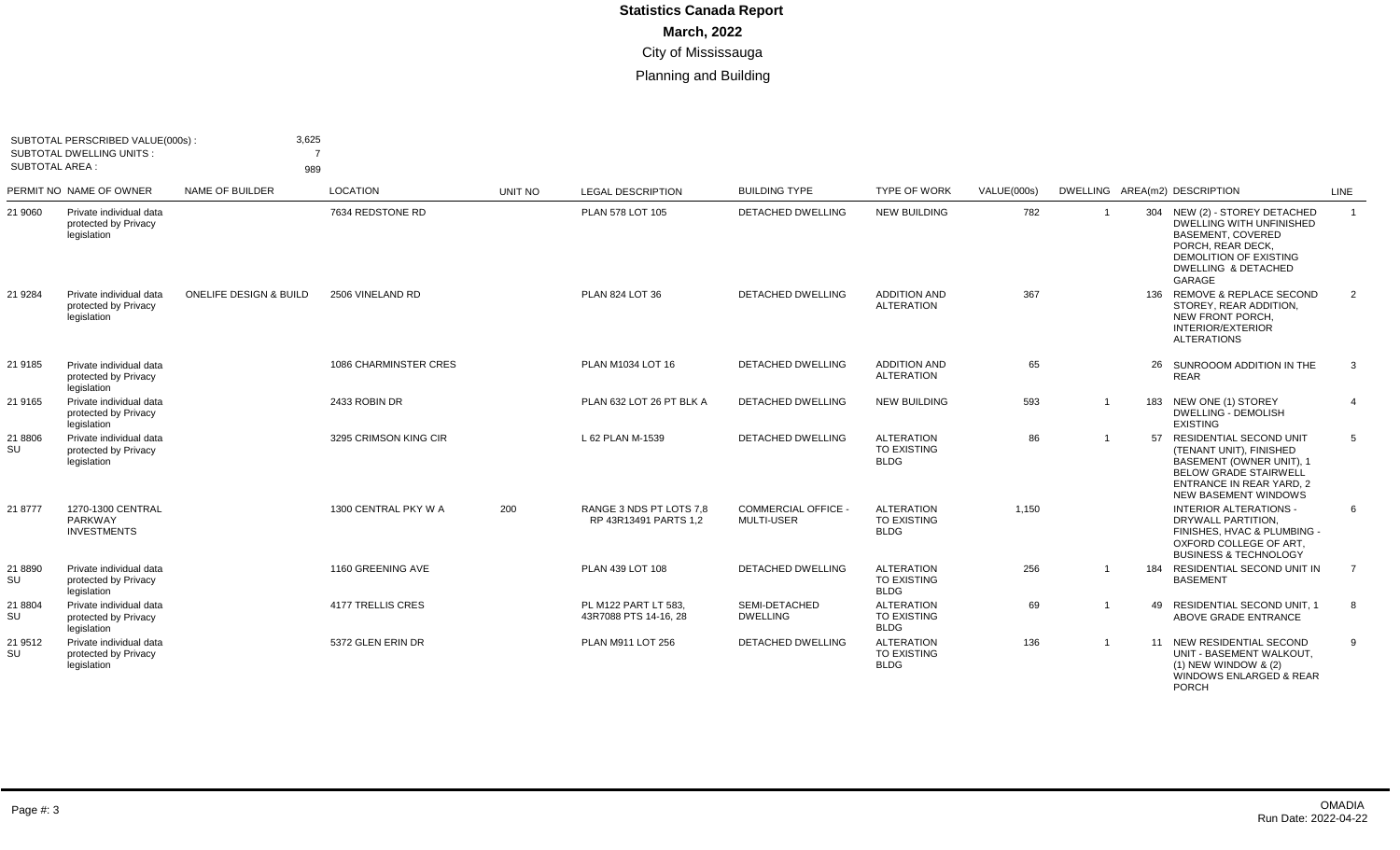| <b>SUBTOTAL AREA:</b> | SUBTOTAL PERSCRIBED VALUE(000s):<br><b>SUBTOTAL DWELLING UNITS:</b> |                 | 5,318<br>6<br>1,299                           |         |                                                                                        |                                   |                                                        |             |                |     |                                                                                                                                                                                      |                |
|-----------------------|---------------------------------------------------------------------|-----------------|-----------------------------------------------|---------|----------------------------------------------------------------------------------------|-----------------------------------|--------------------------------------------------------|-------------|----------------|-----|--------------------------------------------------------------------------------------------------------------------------------------------------------------------------------------|----------------|
|                       | PERMIT NO NAME OF OWNER                                             | NAME OF BUILDER | <b>LOCATION</b>                               | UNIT NO | <b>LEGAL DESCRIPTION</b>                                                               | <b>BUILDING TYPE</b>              | <b>TYPE OF WORK</b>                                    | VALUE(000s) |                |     | DWELLING AREA(m2) DESCRIPTION                                                                                                                                                        | <b>LINE</b>    |
| 21 9161<br>SU         | Private individual data<br>protected by Privacy<br>legislation      |                 | 1007 SIERRA BLVD                              |         | PLAN 624 LOT 88                                                                        | <b>DETACHED DWELLING</b>          | <b>ADDITION AND</b><br><b>ALTERATION</b>               | 121         |                |     | 39 SECOND UNIT IN THE<br>BASEMENT (AS-BUILT).<br><b>BELOW GRADE STAIRWELL IN</b><br>THE INTERIOR SIDE YARD (AS-<br><b>BUILT) &amp; UNDERPINNING</b><br><b>BASEMENT</b>               | $\overline{1}$ |
| 21 9186               | Private individual data<br>protected by Privacy<br>legislation      |                 | 3158 VALMARIE AVE                             |         | PLAN 745 LOT 231                                                                       | DETACHED DWELLING                 | <b>ALTERATION</b><br>TO EXISTING<br><b>BLDG</b>        | 95          |                |     | INTERIOR ALTERATIONS ON<br>ALL FLOORS                                                                                                                                                | $\overline{2}$ |
| 21 9025<br>SU         | Private individual data<br>protected by Privacy<br>legislation      |                 | 7034 BLACK WALNUT TR R                        |         | PLAN M-1214. PT LT 97 -<br>PT 6, 43R22353                                              | SEMI-DETACHED<br><b>DWELLING</b>  | <b>ALTERATION</b><br>TO EXISTING<br><b>BLDG</b>        | 59          | $\overline{1}$ | 43  | RESIDENTIAL SECOND UNIT.<br>SIDE ENTRANCE                                                                                                                                            | 3              |
| 21 9058               | Private individual data<br>protected by Privacy<br>legislation      |                 | 961 BEXHILL RD                                |         | PLAN 332 LOT 6                                                                         | <b>DETACHED DWELLING</b>          | <b>ADDITION AND</b><br><b>ALTERATION</b>               | 161         |                |     | 18 1 STOREY REAR ADDITION.<br><b>REAR COVERED PORCH.</b><br><b>INTERIOR ALTERATIONS</b>                                                                                              | $\overline{4}$ |
| 21 8867               | Private individual data<br>protected by Privacy<br>legislation      |                 | 17 BROADVIEW AVE L<br><b>15 BROADVIEW AVE</b> |         | PT LT 12, RANGE 1, CIR -<br>PT 1 43R39993<br>PT LT 12, RANGE 1, CIR -<br>PT 2 43R39993 | SEMI-DETACHED<br><b>DWELLING</b>  | <b>NEW BUILDING</b>                                    | 1,288       | $\overline{2}$ |     | 489 2 STOREY SEMI-DETACHED<br><b>DWELLING WITH FINISHED</b><br><b>BASEMENT</b>                                                                                                       | 5              |
| 21 9559               | Private individual data<br>protected by Privacy<br>legislation      |                 | <b>1548 NORTHMOUNT AVE</b>                    |         | PLAN 308 PT LOT 36                                                                     | <b>DETACHED DWELLING</b>          | <b>ALTERATION</b><br>TO EXISTING<br><b>BLDG</b>        | 100         |                |     | <b>INTERIOR ALTERATIONS IN</b><br><b>BASEMENT, GROUND FLOOR</b>                                                                                                                      | 6              |
| 21 9763               | Private individual data<br>protected by Privacy<br>legislation      |                 | 2509 EDENHURST DR                             |         | <b>PLAN 576 LOT 2</b>                                                                  | DETACHED DWELLING                 | <b>NEW BUILDING</b>                                    | 864         | $\overline{1}$ |     | 318 (2) STOREY DETACHED<br><b>DWELLING WITH FINISHED</b><br><b>BASEMENT, REAR YARD</b><br>ACCESSORY STRUCTURE,<br><b>DEMOLISH EXISTING</b><br>DETACHED DWELLING                      | $\overline{7}$ |
| 21 9236               | <b>RODENBURY</b><br><b>INVESTMENT LIMITED</b>                       |                 | 2470 STANFIELD RD B                           | В       | CON 1 SDS PT LOT 8 PT<br>LOT 9 RP 43R15290 PARTS<br>3,485                              | MULTI-TENANT<br><b>INDUSTRIAL</b> | <b>ADDITION AND</b><br><b>ALTERATION</b>               | 1,900       |                |     | 254 INTERIOR ALTERATIONS TO<br><b>CREATE MANUFACTURING</b><br>AREA & MAIN FLOOR OFFICES.<br>NEW MEZZANINE, NEW<br>CONCRETE PAD FOR 2<br>CHILLERS-MOTHER PARKER'S<br>TEA & COFFEE INC | 8              |
| 21 9126<br>SU         | Private individual data<br>protected by Privacy<br>legislation      |                 | 6363 ALDERWOOD TR                             |         | PLAN M1066 LOT 322                                                                     | DETACHED DWELLING                 | <b>ALTERATION</b><br><b>TO EXISTING</b><br><b>BLDG</b> | 145         | $\mathbf 1$    | 105 | RESIDENTIAL SECOND UNIT IN<br><b>BASEMENT, NEW SIDE DOOR</b>                                                                                                                         | 9              |
| 21 9216               | 2510 ROYAL WINDSOR                                                  |                 | 2510 ROYAL WINDSOR DR                         |         | PT LT L34. CON 3. SDS -                                                                | <b>INDUSTRIAL - OTHER</b>         | <b>OTHER</b>                                           | 450         |                |     | <b>SITE SERVICING</b>                                                                                                                                                                | 10             |
| SS                    | DRIVE LP                                                            |                 | 2520 ROYAL WINDSOR DR 2                       |         | PTS 1, 2, 4, 6-9, 24-27<br>43R39863                                                    |                                   |                                                        |             |                |     |                                                                                                                                                                                      |                |
| 21 10067              | Private individual data<br>protected by Privacy<br>legislation      |                 | 1192 MELBA RD                                 |         | PLAN 439 LOT 61                                                                        | DETACHED DWELLING                 | <b>ADDITION AND</b><br><b>ALTERATION</b>               | 135         |                | 35  | ADDITION TO SECOND FLOOR<br>AND INTERIOR ALTERATIONS                                                                                                                                 | 11             |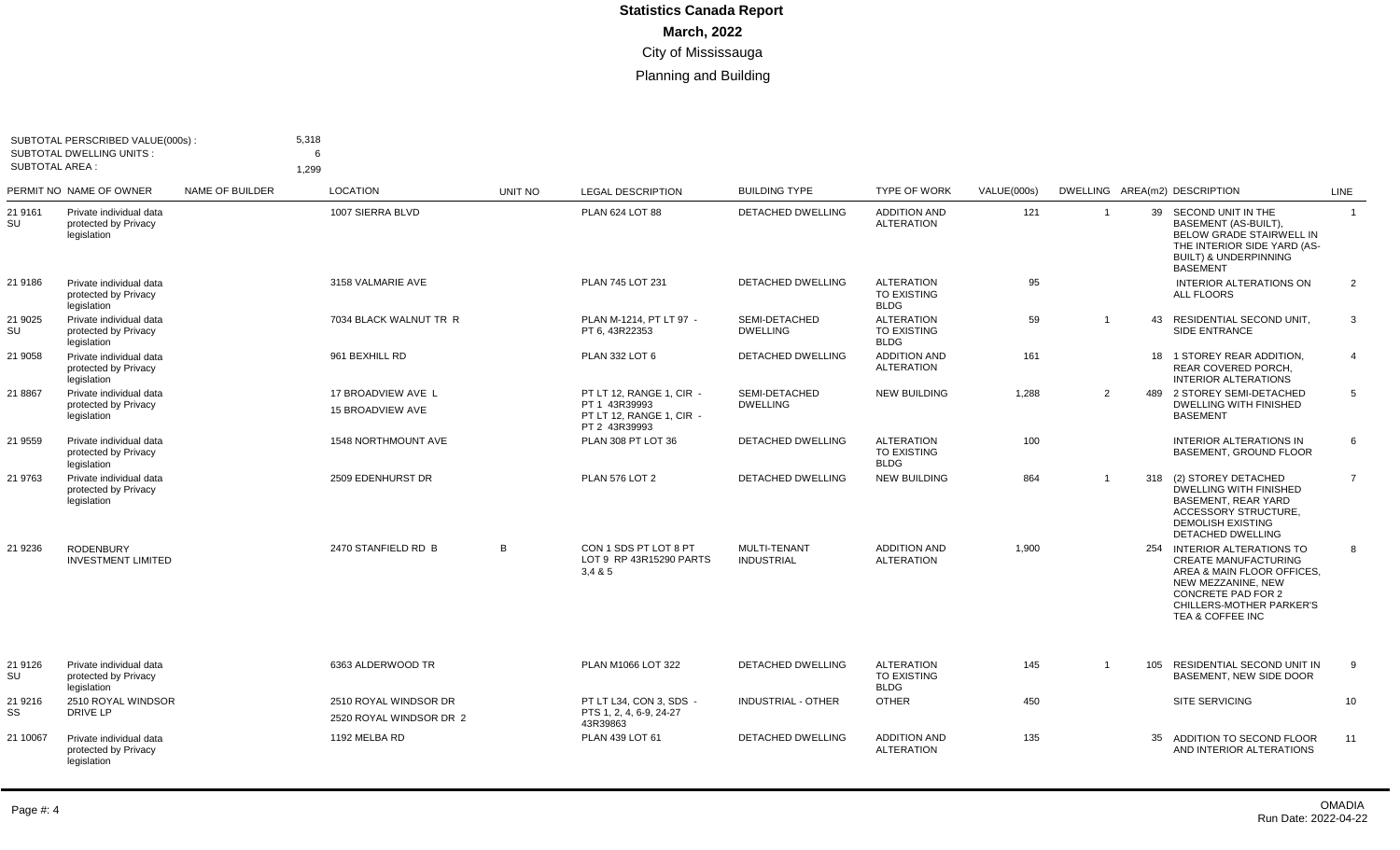| <b>SUBTOTAL AREA:</b> | SUBTOTAL PERSCRIBED VALUE(000s):<br><b>SUBTOTAL DWELLING UNITS:</b> |                 | 5,050<br>10<br>1.946 |         |                                                                   |                                                 |                                                        |             |                |                                                                                                                                                                  |                |
|-----------------------|---------------------------------------------------------------------|-----------------|----------------------|---------|-------------------------------------------------------------------|-------------------------------------------------|--------------------------------------------------------|-------------|----------------|------------------------------------------------------------------------------------------------------------------------------------------------------------------|----------------|
|                       | PERMIT NO NAME OF OWNER                                             | NAME OF BUILDER | <b>LOCATION</b>      | UNIT NO | <b>LEGAL DESCRIPTION</b>                                          | <b>BUILDING TYPE</b>                            | <b>TYPE OF WORK</b>                                    | VALUE(000s) |                | DWELLING AREA(m2) DESCRIPTION                                                                                                                                    | LINE           |
| 21 9538<br>SU         | Private individual data<br>protected by Privacy<br>legislation      |                 | 2300 FOLKWAY DR      |         | PLAN M248 LOT 489                                                 | <b>DETACHED DWELLING</b>                        | <b>ALTERATION</b><br>TO EXISTING<br><b>BLDG</b>        | 120         |                | 66 RESIDENTIAL SECOND UNIT IN<br><b>BASEMENT, CONVERT PART</b><br>OF GARAGE TO STAIRWELL<br><b>LEADING TO BASEMENT</b>                                           | $\overline{1}$ |
| 21 9361               | <b>INFRASTRUCTURE</b><br><b>ONTARIO</b>                             |                 | 7044 NINTH LINE      |         | CON 9 NS PT LT 11 AND<br>20R11934 PTS 1, 3,<br>20R13221 PART PT 2 | <b>DETACHED DWELLING</b>                        | <b>DEMOLITION</b>                                      | 37          |                | DEMOLITION OF EXISTING<br><b>HOUSE &amp; SHED</b>                                                                                                                | 2              |
| 21 9625<br>SU         | Private individual data<br>protected by Privacy<br>legislation      |                 | 5757 GLEN ERIN DR    |         | PLAN M1001 LOT 11                                                 | <b>DETACHED DWELLING</b>                        | <b>ALTERATION</b><br><b>TO EXISTING</b><br><b>BLDG</b> | 121         | $\overline{1}$ | 66<br>RESIDENTIAL SECOND UNIT IN<br><b>BASEMENT, BELOW GRADE</b><br>STAIRWELL IN REAR YARD,<br>FINISHED BASEMENT FOR<br>PRINCIPAL RESIDENCE                      | $\mathbf{3}$   |
| 21 9490               | Private individual data<br>protected by Privacy<br>legislation      |                 | 7486 REDSTONE RD     |         | PLAN 578 LOT 150                                                  | <b>DETACHED DWELLING</b>                        | <b>NEW BUILDING</b>                                    | 825         |                | 339 NEW (2) STOREY DETACHED<br>DWELLING, DEMOLISH<br><b>EXISTING DETACHED</b><br><b>DWELLING</b>                                                                 | $\overline{4}$ |
| 21 9205<br>SU         | Private individual data<br>protected by Privacy<br>legislation      |                 | 5213 CHAMPLAIN TR    |         | PLAN M803 LOT 110                                                 | <b>DETACHED DWELLING</b>                        | <b>ALTERATION</b><br><b>TO EXISTING</b><br><b>BLDG</b> | 157         | $\overline{1}$ | 113 RESIDENTIAL SECOND UNIT IN<br>BASEMENT. NEW SIDE DOOR<br>IN GARAGE. STAIRWELL IN<br><b>GARAGE LEADING TO</b><br><b>BASEMENT</b>                              | 5              |
| 21 9550               | <b>ORLANDO</b><br><b>CORPORATION</b>                                |                 | 100 MILVERTON DR     | 220     | PLAN M832 PT BLK 2<br>RP 43R17361 PARTS 1-3                       | <b>COMMERCIAL OFFICE -</b><br><b>MULTI-USER</b> | <b>ALTERATION</b><br><b>TO EXISTING</b><br><b>BLDG</b> | 582         |                | <b>INTERIOR ALTERATIONS.</b><br>TENANT FIT UP - AMDOCS<br><b>CANADIAN MANAGED</b><br><b>SERVICES INC</b>                                                         | 6              |
| 21 9843               | Private individual data<br>protected by Privacy<br>legislation      |                 | 2421 THORN LODGE DR  |         | PLAN 469 LOT 18                                                   | <b>DETACHED DWELLING</b>                        | <b>NEW BUILDING</b>                                    | 1,657       |                | 607<br>(2) STOREY DETACHED<br><b>DWELLING WITH FINISHED</b><br><b>BASEMENT, DEMOLISH</b><br><b>EXISTING DETACHED</b><br><b>DWELLING &amp; DETACHED</b><br>GARAGE | $\overline{7}$ |
| 21 9607               | Private individual data<br>protected by Privacy<br>legislation      |                 | 2550 GLENGARRY RD    |         | PT LT 18, RP 393 - PT 2<br>43R39685                               | DETACHED DWELLING                               | <b>NEW BUILDING</b>                                    | 1,057       |                | 398<br>(2) STOREY DETACHED<br><b>DWELLING WITH FINISHED</b><br><b>BASEMENT</b>                                                                                   | 8              |
| 21 9486<br>SU         | Private individual data<br>protected by Privacy<br>legislation      |                 | 1519 BALLANTRAE DR   |         | PLAN M656 LOT 28                                                  | <b>DETACHED DWELLING</b>                        | <b>ALTERATION</b><br><b>TO EXISTING</b><br><b>BLDG</b> | 195         |                | 141 RESIDENTIAL SECOND UNIT IN<br>THE BASEMENT WITH BELOW<br><b>GRADE STAIR WELL IN THE</b><br><b>REAR YARD</b>                                                  | 9              |
| 21 9519<br>SU         | 2829755 ONTARIO INC                                                 |                 | 3107 MALLBRIDGE CRES |         | PLAN 806 PT LOT 123                                               | SEMI-DETACHED<br><b>DWELLING</b>                | <b>ALTERATION</b><br><b>TO EXISTING</b><br><b>BLDG</b> | 94          |                | 68 RESIDENTIAL SECOND UNIT IN<br><b>BASEMENT, BELOW GRADE</b><br>STAIRWELL IN REAR YARD                                                                          | 10             |
| 21 9717<br>SU         | Private individual data<br>protected by Privacy<br>legislation      |                 | 7106 HALLSANDS DR    |         | L 168 PLAN M-1255                                                 | <b>DETACHED DWELLING</b>                        | <b>ALTERATION</b><br><b>TO EXISTING</b><br><b>BLDG</b> | 109         |                | 79 RESIDENTIAL SECOND UNIT IN<br><b>BASEMENT, BELOW GRADE</b><br>STAIRWELL IN REAR YARD                                                                          | 11             |
| 21 9611<br>SU         | Private individual data<br>protected by Privacy<br>legislation      |                 | 1276 VANROSE ST      |         | PLAN M939 LOT 67                                                  | <b>ROW DWELLING</b>                             | <b>ALTERATION</b><br><b>TO EXISTING</b><br><b>BLDG</b> | 96          |                | RESIDENTIAL SECOND UNIT IN<br>69<br><b>BASEMENT, BELOW GRADE</b><br>STAIRWELL IN SIDE YARD                                                                       | 12             |
|                       |                                                                     |                 |                      |         |                                                                   |                                                 |                                                        |             |                |                                                                                                                                                                  |                |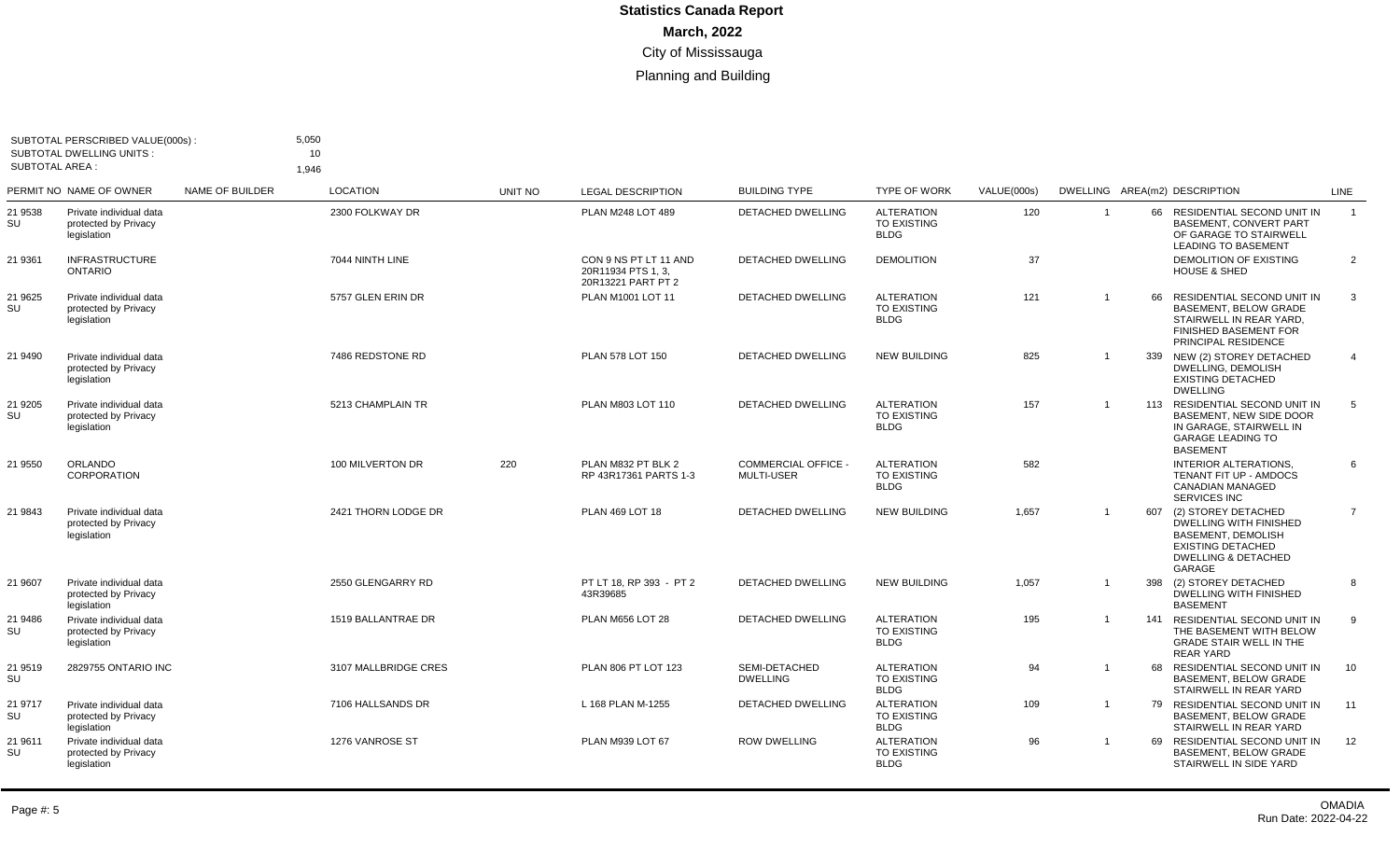| SUBTOTAL AREA : | SUBTOTAL PERSCRIBED VALUE(000s):<br><b>SUBTOTAL DWELLING UNITS:</b> | 6,061<br>3<br>362                                                            |                             |         |                                                                                           |                                  |                                                        |             |                         |                                                                                                                                                                                            |                 |
|-----------------|---------------------------------------------------------------------|------------------------------------------------------------------------------|-----------------------------|---------|-------------------------------------------------------------------------------------------|----------------------------------|--------------------------------------------------------|-------------|-------------------------|--------------------------------------------------------------------------------------------------------------------------------------------------------------------------------------------|-----------------|
|                 | PERMIT NO NAME OF OWNER                                             | <b>NAME OF BUILDER</b>                                                       | <b>LOCATION</b>             | UNIT NO | <b>LEGAL DESCRIPTION</b>                                                                  | <b>BUILDING TYPE</b>             | <b>TYPE OF WORK</b>                                    | VALUE(000s) |                         | DWELLING AREA(m2) DESCRIPTION                                                                                                                                                              | <b>LINE</b>     |
| 21 9568<br>SU   | Private individual data<br>protected by Privacy<br>legislation      |                                                                              | 3908 QUIET CREEK DR L       |         | PLAN M1664 PT LT 45 - PT<br>7 43R30377                                                    | SEMI-DETACHED<br><b>DWELLING</b> | <b>ALTERATION</b><br><b>TO EXISTING</b><br><b>BLDG</b> | 79          | $\overline{\mathbf{1}}$ | 57 RESIDENTIAL SECOND UNIT IN<br><b>BASEMENT WITH BELOW</b><br><b>GRADE STAIR WELL IN</b><br><b>EXTERIOR SIDE YARD</b>                                                                     | $\overline{1}$  |
| 21 9592         | Private individual data<br>protected by Privacy<br>legislation      | Private individual data protected 3296 NADINE CRES<br>by Privacy legislation |                             |         | PLAN 935 LOT 257                                                                          | <b>DETACHED DWELLING</b>         | <b>ADDITION AND</b><br><b>ALTERATION</b>               | 102         |                         | <b>INTERIOR ALTERATIONS IN</b><br><b>GROUND FLOOR ONLY</b>                                                                                                                                 | 2               |
| 21 9901<br>SU   | Private individual data<br>protected by Privacy<br>legislation      |                                                                              | 1404 DUVAL DR               |         | L 11 PLAN M-1470                                                                          | <b>DETACHED DWELLING</b>         | <b>ALTERATION</b><br><b>TO EXISTING</b><br><b>BLDG</b> | 99          |                         | 71 RESIDENTIAL SECOND UNIT IN<br><b>BASEMENT</b>                                                                                                                                           | 3               |
| 21 9581         | Private individual data<br>protected by Privacy<br>legislation      |                                                                              | 992 FLEET ST                |         | PLAN M301 LOT 5                                                                           | <b>DETACHED DWELLING</b>         | <b>ADDITION AND</b><br><b>ALTERATION</b>               | 203         |                         | 106 SECOND FLOOR ADDITION. 1<br>STOREY ADDITION IN REAR<br>YARD, REAR BALCONY                                                                                                              | $\overline{4}$  |
| 21 10002        | Private individual data<br>protected by Privacy<br>legislation      |                                                                              | 5149 CHURCHILL MEADOWS BLVD |         | L 166 PLAN M-1665                                                                         | <b>DETACHED DWELLING</b>         | ADDITION TO<br><b>EXISTING BLDG</b>                    | 63          |                         | 12 (1) STOREY UNHEATED REAR<br><b>ADDITION</b>                                                                                                                                             | 5               |
| 22 348          | <b>OMERS REALTY</b><br>MANAGEMENT<br>CORPORATION                    |                                                                              | 99 RATHBURN RD W D          |         | PL 43M1010. PT BLKS 13, 15<br>- PTS 8. 14. 15 AND PT<br>PTS 9, 10, 12, 13, 16<br>43R21229 | <b>COMMERCIAL - OTHER</b>        | <b>ALTERATION</b><br><b>TO EXISTING</b><br><b>BLDG</b> | 1.558       |                         | <b>INTERIOR ALTERATIONS -</b><br><b>INSTALLATION OF</b><br>ATTRACTION STRUCTURE -<br>"KILBURN EXPERIENCES"                                                                                 | 6               |
| 21 9688         | <b>KESLOW CAMERA</b><br>CANADA                                      |                                                                              | 3623 HAWKESTONE RD          |         | PLAN 963 PT BLK C<br>RP 43R5540 PART 7 TO<br>PART 10                                      | <b>INDUSTRIAL - OTHER</b>        | <b>ALTERATION</b><br><b>TO EXISTING</b><br><b>BLDG</b> | 746         |                         | INT & EXT ALTS TO CONVERT<br>EXIST DANCE STUDIO TO<br><b>OFFICE USE (New Partitions,</b><br>Washrooms, Universal<br>Washrooms.<br>Ext.Windows&Doors,New<br>Canopy)-KESLOW CAMERA<br>CANADA | $\overline{7}$  |
| 22 1            | Private individual data<br>protected by Privacy<br>legislation      |                                                                              | 2001 ALDERMEAD RD           |         | PLAN M549 LOT 84                                                                          | <b>DETACHED DWELLING</b>         | <b>ALTERATION</b><br><b>TO EXISTING</b><br><b>BLDG</b> | 210         |                         | <b>INTERIOR ALTERATIONS ON</b><br>ALL FLOORS. REPLACE LOAD<br>BEARING WALLS WITH LVL<br><b>BEAMS ON MAIN FLOOR. NEW</b><br><b>WINDOW WELL</b>                                              | 8               |
| 22 25 SU        | Private individual data<br>protected by Privacy<br>legislation      |                                                                              | 1327 EDENROSE ST            |         | PLAN M939 LOT 4                                                                           | <b>DETACHED DWELLING</b>         | <b>ALTERATION</b><br>TO EXISTING<br><b>BLDG</b>        | 99          |                         | 72 RESIDENTIAL SECOND UNIT IN<br><b>BASEMENT, BELOW GRADE</b><br>STAIRWELL IN REAR YARD                                                                                                    | 9               |
| 22 372          | Private individual data<br>protected by Privacy<br>legislation      |                                                                              | 3284 SILVERADO DR           |         | PLAN 883 LOT 56                                                                           | DETACHED DWELLING                | <b>ADDITION AND</b><br><b>ALTERATION</b>               | 118         |                         | 22 (1) STOREY REAR ADDITION<br>WITH BASEMENT, NEW DOOR<br>IN GARAGE, INTERIOR<br>ALTERATIONS, NEW REAR<br><b>DECK</b>                                                                      | 10 <sup>°</sup> |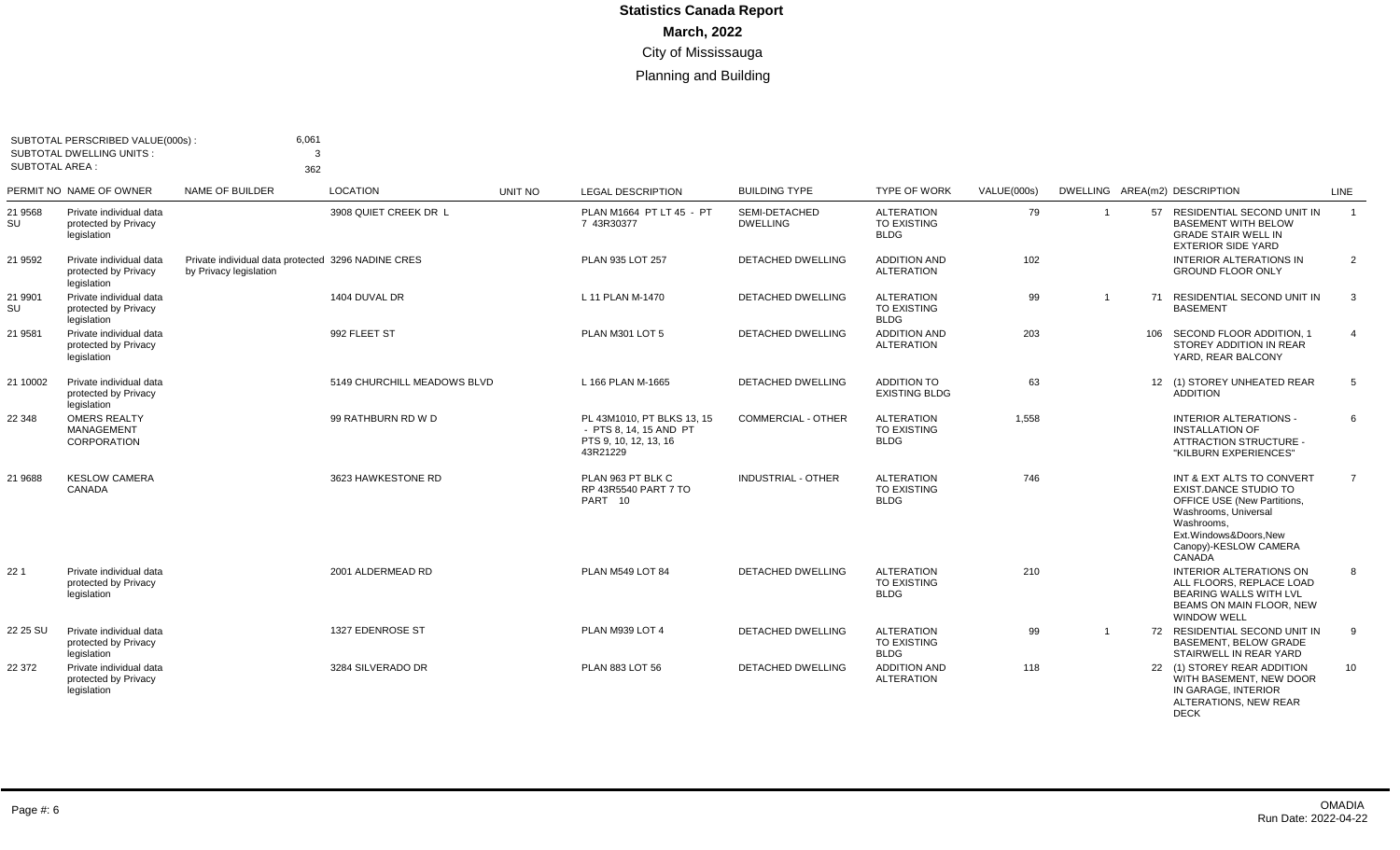| SUBTOTAL AREA : | SUBTOTAL PERSCRIBED VALUE(000s) :<br><b>SUBTOTAL DWELLING UNITS:</b> | 6,645<br>1.467                            | 6                     |                |                                                                                                                                                                                                      |                                                 |                                                        |             |                |                                                                                                                                                                                                            |                |
|-----------------|----------------------------------------------------------------------|-------------------------------------------|-----------------------|----------------|------------------------------------------------------------------------------------------------------------------------------------------------------------------------------------------------------|-------------------------------------------------|--------------------------------------------------------|-------------|----------------|------------------------------------------------------------------------------------------------------------------------------------------------------------------------------------------------------------|----------------|
|                 | PERMIT NO NAME OF OWNER                                              | NAME OF BUILDER                           | <b>LOCATION</b>       | UNIT NO        | <b>LEGAL DESCRIPTION</b>                                                                                                                                                                             | <b>BUILDING TYPE</b>                            | <b>TYPE OF WORK</b>                                    | VALUE(000s) |                | DWELLING AREA(m2) DESCRIPTION                                                                                                                                                                              | LINE           |
| 22 205          | UNIVERSITY OF<br><b>TORONTO</b>                                      |                                           | 1867 INNER CIR        |                | PT LTS 3, 5 RANGE 1 NDS,<br>LT 4, PT LTS 3, 5 RANGE 2<br>NDS . PT LTS 3, 4 RANGE 3<br>NDS, PT BLK M PL 550, PT<br><b>RDAL BTN RANGE 2 &amp;</b><br>RANGE 3 NDS - 43R31817<br>PTS 4-6, 43R-18295 PT 1 | SCHOOL - OTHER                                  | <b>ALTERATION</b><br><b>TO EXISTING</b><br><b>BLDG</b> | 2,784       |                | 22 NEW ENTRANCE VESTIBULE,<br>NEW SPRINKLERS AND FIRE<br>ALARMS, INTERIOR<br>ALTERATIONS, MECHANICAL<br><b>AND ELECTRICAL</b><br>ALTERATIONS - WG DAVIS, J<br><b>BLOCK, STUDENT SERVICES</b><br><b>HUB</b> | $\overline{1}$ |
| 22 186          | Private individual data<br>protected by Privacy<br>legislation       |                                           | 2163 PRIMATE RD       |                | PLAN 473 LOT 22                                                                                                                                                                                      | DETACHED DWELLING                               | <b>NEW BUILDING</b>                                    | 1,041       | $\overline{1}$ | 432 NEW (2) STOREY SINGLE<br>FAMILY DWELLING WITH<br>UNFINISHED BASEMENT.<br><b>DEMOLISH EXISTING</b><br>DETACHED DWELLING                                                                                 | 2              |
| 21 9890         | CMX LTD.                                                             |                                           | 21 ELMWOOD AVE N      |                | <b>PLAN F-12 L 73</b>                                                                                                                                                                                | <b>DETACHED DWELLING</b>                        | <b>DEMOLITION</b>                                      | 40          |                | <b>DEMOLITION OF EXISTING</b><br>SINGLE FAMILY DWELLING<br>AND (1) ACCESSORY<br><b>STRUCTURE</b>                                                                                                           | 3              |
| 21 10014        | Private individual data<br>protected by Privacy<br>legislation       |                                           | 925 GOODWIN RD        |                | PLAN A26 PT LOT 51                                                                                                                                                                                   | <b>DETACHED DWELLING</b>                        | <b>NEW BUILDING</b>                                    | 989         | 2              | 429 NEW (2) STOREY SINGLE<br>FAMILY DWELLING W/ SEC.<br>UNIT IN BASEMENT.<br><b>SEPARATE FINISHED</b><br><b>BASEMENT, BASEMENT</b><br><b>WALKOUT IN REAR YARD &amp;</b><br>DEMOLISH EXIST. SFD &<br>SHED   | $\overline{4}$ |
| 21 9981         | ORLANDO<br>CORPORATION                                               | PROFESSIONAL BEAUTY<br><b>SUITES</b>      | 650 MATHESON BLVD W C | $\overline{1}$ | PL M967 PT BLK 2 -<br>43R20150 PTS 1,2,5-7,10,<br>13-17.29-32.34-36                                                                                                                                  | <b>COMMERCIAL RETAIL -</b><br><b>MULTI-USER</b> | <b>ALTERATION</b><br><b>TO EXISTING</b><br><b>BLDG</b> | 525         |                | <b>INTERIOR ALTERATIONS -</b><br>PROFESSIONAL BEAUTY<br>(HEARTLAND) SUITES LTD                                                                                                                             | 5              |
| 22 35           | Private individual data<br>protected by Privacy<br>legislation       |                                           | 5 PINE CLIFF DR       |                | PLAN 803 LOT 237                                                                                                                                                                                     | <b>DETACHED DWELLING</b>                        | <b>NEW BUILDING</b>                                    | 839         | -1             | 337 NEW (2) STOREY DWELLING<br><b>RETAINING EXISTING</b><br><b>FOUNDATION WALL</b>                                                                                                                         | 6              |
| 21 9893         | Private individual data<br>protected by Privacy<br>legislation       | <b>COMPLETE HOME</b><br>CONSTRUCTION INC. | 938 LEDBURY CRES L    |                | PLAN M1381 PT LT 125 -<br>PT 19 43R24732                                                                                                                                                             | SEMI-DETACHED<br><b>DWELLING</b>                | <b>ADDITION TO</b><br><b>EXISTING BLDG</b>             | 75          |                | 21 (1) STOREY REAR ADDITION                                                                                                                                                                                | $\overline{7}$ |
| 21 9971<br>SU   | Private individual data<br>protected by Privacy<br>legislation       |                                           | 401 OAKTREE CIR R     |                | PLAN M-1484 PT LT 167 -<br>PT 12 43R25781                                                                                                                                                            | SEMI-DETACHED<br><b>DWELLING</b>                | <b>ALTERATION</b><br><b>TO EXISTING</b><br><b>BLDG</b> | 92          |                | 51 RESIDENTIAL SECOND UNIT IN<br><b>BASEMENT, BELOW GRADE</b><br>STAIR WELL IN REAR YARD,<br><b>FINISHED BASEMENT FOR</b><br>PRINCIPAL RESIDENCE                                                           | 8              |
| 226             | Private individual data<br>protected by Privacy<br>legislation       |                                           | 6593 EDENWOOD DR      |                | <b>PLAN M385 LOT 92</b>                                                                                                                                                                              | <b>DETACHED DWELLING</b>                        | <b>ALTERATION</b><br><b>TO EXISTING</b><br><b>BLDG</b> | 75          |                | FINISHED BASEMENT, BELOW<br><b>GRADE STAIRWELL IN SIDE</b><br>YARD                                                                                                                                         | 9              |
| 22 104          | Private individual data<br>protected by Privacy<br>legislation       |                                           | 4230 BUTTERNUT CRT    |                | PLAN M422 LOT 77                                                                                                                                                                                     | <b>DETACHED DWELLING</b>                        | <b>ADDITION AND</b><br><b>ALTERATION</b>               | 75          |                | 22 SECOND STOREY ADDITION<br><b>OVER EXISTING GARAGE</b>                                                                                                                                                   | 10             |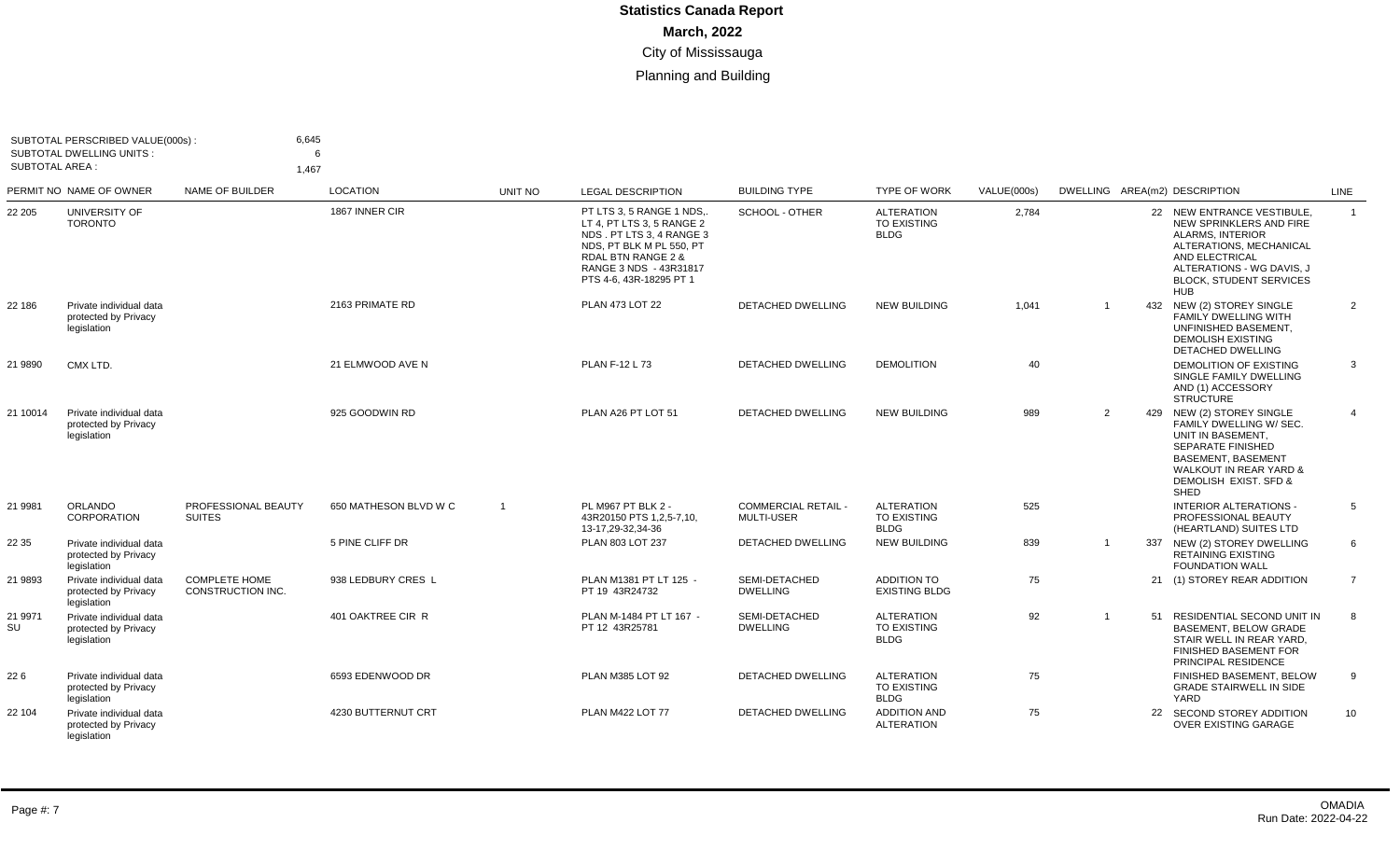| <b>SUBTOTAL AREA:</b> | SUBTOTAL PERSCRIBED VALUE(000s):<br><b>SUBTOTAL DWELLING UNITS:</b>     |                        | 3,598<br>8<br>1,082  |         |                                                        |                                                 |                                                        |             |                         |                                                                                                                                                                                                             |                 |
|-----------------------|-------------------------------------------------------------------------|------------------------|----------------------|---------|--------------------------------------------------------|-------------------------------------------------|--------------------------------------------------------|-------------|-------------------------|-------------------------------------------------------------------------------------------------------------------------------------------------------------------------------------------------------------|-----------------|
|                       | PERMIT NO NAME OF OWNER                                                 | <b>NAME OF BUILDER</b> | <b>LOCATION</b>      | UNIT NO | <b>LEGAL DESCRIPTION</b>                               | <b>BUILDING TYPE</b>                            | <b>TYPE OF WORK</b>                                    | VALUE(000s) |                         | DWELLING AREA(m2) DESCRIPTION                                                                                                                                                                               | LINE            |
|                       | 22 319 SU 2852906 ONTARIO INC.                                          |                        | 2589 VINELAND RD     |         | PLAN 824 LOT 23                                        | DETACHED DWELLING                               | <b>ALTERATION</b><br><b>TO EXISTING</b><br><b>BLDG</b> | 110         | $\overline{1}$          | 154 RESIDENTIAL SECOND UNIT IN<br>THE BASEMENT                                                                                                                                                              | $\overline{1}$  |
| 22 444                | <b>ORLANDO</b><br><b>CORPORATION</b>                                    |                        | 7295 WEST CREDIT AVE |         | CON 5 WHS. PT LTS 12, 13<br>- PTS 2, 8, 9, 12 43R32440 | SINGLE TENANT<br><b>INDUSTRIAL</b>              | <b>ALTERATION</b><br><b>TO EXISTING</b><br><b>BLDG</b> | 561         |                         | <b>INTERIOR ALTERATIONS TO</b><br><b>OFFICE AREA - WALMART</b>                                                                                                                                              | $\overline{2}$  |
| 22 373                | Private individual data<br>protected by Privacy<br>legislation          |                        | 1552 HAIG BLVD       |         | PLAN 348 PART LT 22 - PTS<br>4.543R38925               | DETACHED DWELLING                               | <b>NEW BUILDING</b>                                    | 917         | $\overline{\mathbf{1}}$ | 275 NEW (1) STOREY SINGLE<br><b>FAMILY DWELLING WITH</b><br>FINISHED BASEMENT.<br><b>DEMOLISH EXISTING SINGLE</b><br><b>FAMILY DWELLING.</b><br>DETACHED GARAGE AND<br>SHED                                 | 3               |
| 21 9986<br>SU         | <b>MAANSAN</b><br><b>INVESTMENTS INC.</b>                               |                        | 6013 CASTLEGROVE CRT |         | PLAN M1112 PT BLK 127<br>RP 43R20437 PART 37           | SEMI-DETACHED<br><b>DWELLING</b>                | <b>ALTERATION</b><br><b>TO EXISTING</b><br><b>BLDG</b> | 65          |                         | 46 RESIDENTIAL SECOND UNIT IN<br><b>BASEMENT, BELOW GRADE</b><br>STAIRWELL IN SIDE YARD                                                                                                                     | $\overline{4}$  |
| 22 69                 | 2225888 ONTARIO LTD.<br>C/O CROWN<br><b>PROPERTY</b><br>MANAGEMENT INC. |                        | 5995 AVEBURY RD      | 100     | PL 43M900 PT BLK 9,<br>43R17532 PTS 2-4. PT PART       | <b>COMMERCIAL OFFICE -</b><br><b>MULTI-USER</b> | <b>ALTERATION</b><br>TO EXISTING<br><b>BLDG</b>        | 482         |                         | <b>INTERIOR ALTERATIONS -</b><br>"ORGANIZATIONAL WELLNESS<br><b>SPACE - PEEL REGIONAL</b><br>POLICE"                                                                                                        | $5\overline{)}$ |
| 21 10052<br>SU        | Private individual data<br>protected by Privacy<br>legislation          |                        | 7189 MAGISTRATE TERR |         | CON 2 PT LT 11 WHS - PT<br>2 43R24000                  | DETACHED DWELLING                               | <b>ALTERATION</b><br><b>TO EXISTING</b><br><b>BLDG</b> | 105         | $\overline{1}$          | 75 RESIDENTIAL SECOND UNIT IN<br>BASEMENT, BELOW GRADE<br>STAIRWELL IN REAR YARD                                                                                                                            | 6               |
| 21 9963               | Private individual data<br>protected by Privacy<br>legislation          |                        | 2355 GENEVIEVE DR    |         | PLAN 643 LOT 42                                        | DETACHED DWELLING                               | <b>ADDITION AND</b><br><b>ALTERATION</b>               | 276         |                         | 88 SECOND FLOOR ADDITION,<br><b>INTERIOR ALTERATIONS, NEW</b><br>FRONT PORCH, NEW BAY<br>WINDOW, NEW ACCESSORY<br>STRUCTURE IN REAR YARD,<br><b>RECLADDING</b>                                              | $\overline{7}$  |
| 22 112                | Private individual data<br>protected by Privacy<br>legislation          |                        | 2212 SHARDAWN MEWS   |         | PLAN 869 PT LOT 9                                      | DETACHED DWELLING                               | <b>ADDITION AND</b><br><b>ALTERATION</b>               | 666         | $\overline{1}$          | 178 (1) STOREY FRONT-SIDE<br>ADDN. NEW HANDICAPPED<br><b>MOBILIZATION SHELTER.</b><br>FRONT COVERED TRANSFER<br>SHELTER, (2) STOREY REAR<br>ADDN, SECOND UNIT OVER<br><b>EXISTING GARAGE &amp; INT ALTS</b> | 8               |
| 22 9 SU               | Private individual data<br>protected by Privacy<br>legislation          |                        | 1472 CHALICE CRES    |         | PLAN 609 LOT 45                                        | DETACHED DWELLING                               | <b>ALTERATION</b><br><b>TO EXISTING</b><br><b>BLDG</b> | 158         |                         | 98 RESIDENTIAL SECOND UNIT IN<br><b>BASEMENT, BELOW GRADE</b><br>STAIRWELL IN REAR YARD,<br>INTERIOR ALTERATIONS ON<br><b>GROUND FLOOR</b>                                                                  | 9               |
| 22 14 SU              | Private individual data<br>protected by Privacy<br>legislation          |                        | 1457 DANIEL CREEK RD |         | PLAN M1040 LOT 13                                      | <b>DETACHED DWELLING</b>                        | <b>ALTERATION</b><br><b>TO EXISTING</b><br><b>BLDG</b> | 147         |                         | 106 RESIDENTIAL SECOND UNIT IN<br><b>BASEMENT, BELOW GRADE</b><br>STAIRWELL IN REAR YARD                                                                                                                    | 10              |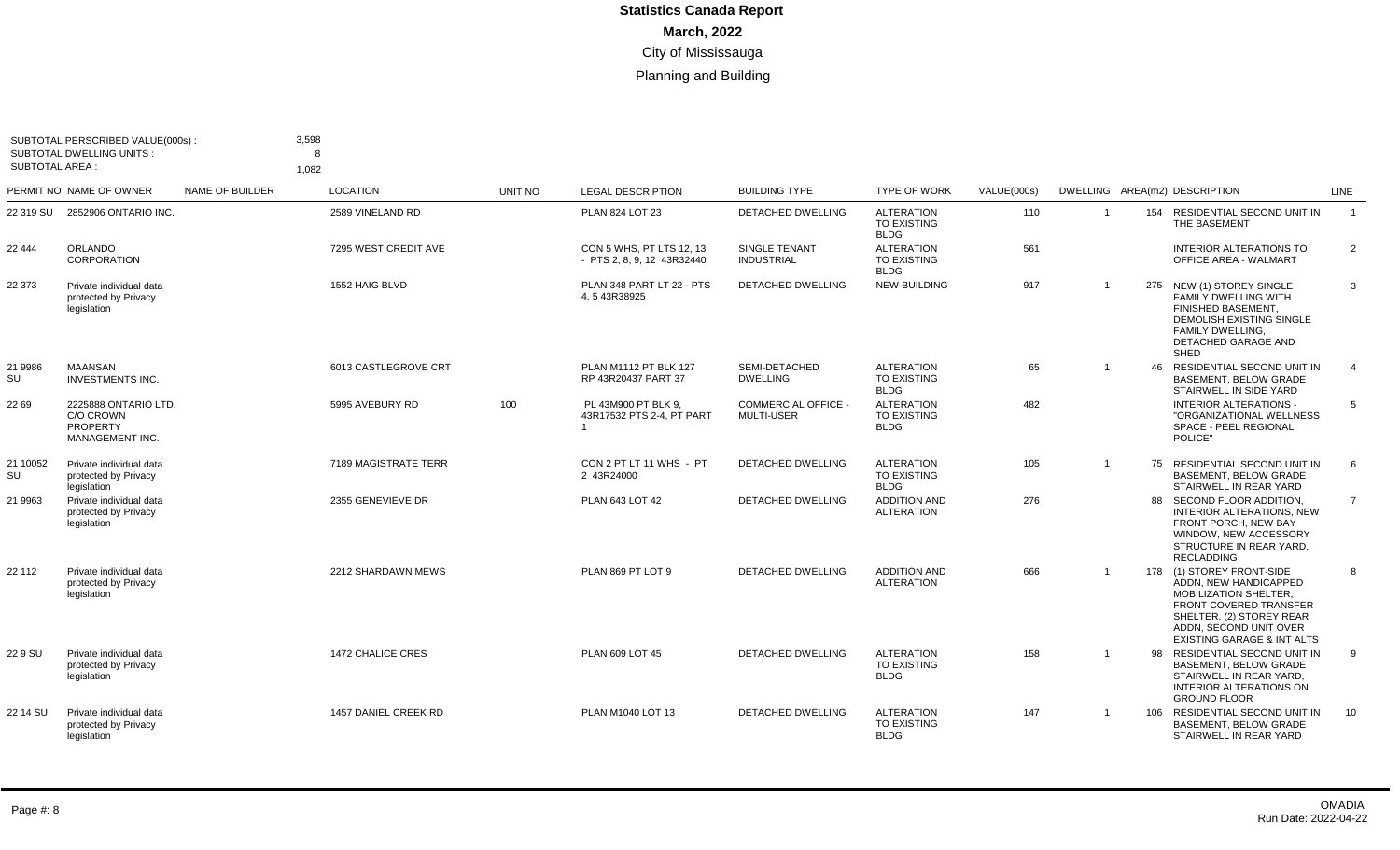| <b>SUBTOTAL AREA:</b> | SUBTOTAL PERSCRIBED VALUE(000s):<br><b>SUBTOTAL DWELLING UNITS:</b> |                        | 2,331<br>q<br>1,034 |         |                                        |                          |                                                        |             |                |     |                                                                                                                                                    |                 |
|-----------------------|---------------------------------------------------------------------|------------------------|---------------------|---------|----------------------------------------|--------------------------|--------------------------------------------------------|-------------|----------------|-----|----------------------------------------------------------------------------------------------------------------------------------------------------|-----------------|
|                       | PERMIT NO NAME OF OWNER                                             | <b>NAME OF BUILDER</b> | <b>LOCATION</b>     | UNIT NO | <b>LEGAL DESCRIPTION</b>               | <b>BUILDING TYPE</b>     | <b>TYPE OF WORK</b>                                    | VALUE(000s) |                |     | DWELLING AREA(m2) DESCRIPTION                                                                                                                      | <b>LINE</b>     |
| 22 105 SU             | Private individual data<br>protected by Privacy<br>legislation      |                        | 374 COMISKEY CRES   |         | L 5 PLAN M-1759                        | <b>DETACHED DWELLING</b> | <b>ALTERATION</b><br><b>TO EXISTING</b><br>BLDG        | 111         | -1             |     | 62 RESIDENTIAL SECOND UNIT IN<br>THE BASEMENT WITH BELOW<br><b>GRADE ENTRANCE &amp; (2) NEW</b><br><b>EGRESS WINDOWS</b>                           | $\overline{1}$  |
| 22 15 SU              | Private individual data<br>protected by Privacy<br>legislation      |                        | 4470 HEATHGATE CRES |         | PLAN M729 LOT 228                      | DETACHED DWELLING        | <b>ALTERATION</b><br><b>TO EXISTING</b><br><b>BLDG</b> | 160         | $\overline{1}$ |     | 100 RESIDENTIAL SECOND UNIT IN<br><b>BASEMENT, BELOW GRADE</b><br>STAIRWELL IN REAR YARD,<br><b>INTERIOR ALTERATIONS ON</b><br><b>GROUND FLOOR</b> | 2               |
| 22 172                | Private individual data<br>protected by Privacy<br>legislation      |                        | 2141 MANOR HILL DR  |         | L 2 PLAN M-1390                        | <b>DETACHED DWELLING</b> | <b>ALTERATION</b><br><b>TO EXISTING</b><br><b>BLDG</b> | 60          |                |     | <b>INTERIOR ALTERATIONS ON</b><br>GROUND FLOOR, 2ND FLOOR<br><b>AND BASEMENT</b>                                                                   | 3               |
| 22 180 SU             | Private individual data<br>protected by Privacy<br>legislation      |                        | 6278 LAVERY CRT     |         | PLAN M383 LOT 178                      | <b>DETACHED DWELLING</b> | <b>ALTERATION</b><br><b>TO EXISTING</b><br><b>BLDG</b> | 110         | $\overline{1}$ |     | 77 RESIDENTIAL SECOND UNIT IN<br>BASEMENT. NEW SIDE DOOR                                                                                           | $\overline{4}$  |
| 22 350 SU             | Private individual data<br>protected by Privacy<br>legislation      |                        | 3138 INNISDALE RD   |         | L 12 PLAN M-1263                       | <b>DETACHED DWELLING</b> | <b>ALTERATION</b><br><b>TO EXISTING</b><br><b>BLDG</b> | 142         | $\overline{1}$ | 100 | RESIDENTIAL SECOND UNIT IN<br>BASEMENT. NEW SIDE DOOR                                                                                              | 5               |
| 22 901                | Private individual data<br>protected by Privacy<br>legislation      |                        | 1179 STRATHY AVE    |         | PLAN K22 LOT 90                        | <b>DETACHED DWELLING</b> | <b>DEMOLITION</b>                                      | 37          |                |     | <b>DEMOLISH EXISTING</b><br>DETACHED DWELLING & SHED                                                                                               | 6               |
| 22 573 SU             | Private individual data<br>protected by Privacy<br>legislation      |                        | 537 WARHOL WAY      |         | L 112 PLAN M-1452                      | <b>DETACHED DWELLING</b> | <b>ALTERATION</b><br><b>TO EXISTING</b><br><b>BLDG</b> | 106         |                |     | 74 RESIDENTIAL SECOND UNIT IN<br><b>BASEMENT WITH EXISITING</b><br><b>SIDE ENTRANCE</b>                                                            | $\overline{7}$  |
| 22 701 SU             | Private individual data<br>protected by Privacy<br>legislation      |                        | 4185 CHADBURN CRES  |         | PLAN M603 LOT 193                      | <b>DETACHED DWELLING</b> | <b>ALTERATION</b><br><b>TO EXISTING</b><br><b>BLDG</b> | 112         | $\overline{1}$ |     | 79 RESIDENTIAL SECOND UNIT IN<br>BASEMENT, BELOW GRADE<br>STAIRWELL IN SIDE YARD                                                                   | 8               |
| 22 337 SU             | Private individual data<br>protected by Privacy<br>legislation      |                        | 3250 GREENBELT CRES |         | <b>PLAN M788 LOT 49</b>                | DETACHED DWELLING        | <b>ALTERATION</b><br><b>TO EXISTING</b><br><b>BLDG</b> | 89          | $\overline{1}$ |     | 62 RESIDENTIAL SECOND UNIT IN<br><b>BASEMENT WITH NEW SIDE</b><br><b>ENTRANCE</b>                                                                  | 9               |
| 22 413 SU             | Private individual data<br>protected by Privacy<br>legislation      |                        | 4176 STARLIGHT CRES |         | PLAN M632 LOT 14                       | DETACHED DWELLING        | <b>ALTERATION</b><br><b>TO EXISTING</b><br><b>BLDG</b> | 219         | $\overline{1}$ | 153 | RESIDENTIAL SECOND UNIT IN<br><b>BASEMENT, NEW STAIRWELL</b><br><b>LEADING TO BASEMENT IN</b><br>GARAGE                                            | 10              |
| 22 127                | Private individual data<br>protected by Privacy<br>legislation      |                        | 86 TROY ST          |         | PLAN C20 LOT 254 RD<br><b>ALLCE PT</b> | <b>DETACHED DWELLING</b> | <b>NEW BUILDING</b>                                    | 939         |                |     | 329 (2) STOREY DETACHED<br><b>DWELLING WITH FINISHED</b><br><b>BASEMENT</b>                                                                        | 11              |
| 22 612                | 1000017661 ONTARIO<br><b>INC</b>                                    |                        | 1385 BUNSDEN AVE    |         | PLAN M-98 LOT 7                        | <b>DETACHED DWELLING</b> | <b>ALTERATION</b><br><b>TO EXISTING</b><br><b>BLDG</b> | 144         |                |     | INTERIOR ALTERATIONS ON<br>ALL FLOORS. NEW CANOPY IN<br>FRONT YARD. DECREASE SIZE<br>OF DOOR IN SIDE YARD                                          | 12 <sup>2</sup> |
| 22 567                | Private individual data<br>protected by Privacy<br>legislation      |                        | 1 OAKINGTON PL      |         | PLAN M513 LOT 1                        | <b>DETACHED DWELLING</b> | <b>ALTERATION</b><br><b>TO EXISTING</b><br><b>BLDG</b> | 102         |                |     | <b>BELOW GRADE STAIRWELL</b><br><b>ENTRANCE IN FRONT YARD.</b><br><b>FINISHED BASEMENT</b>                                                         | 13              |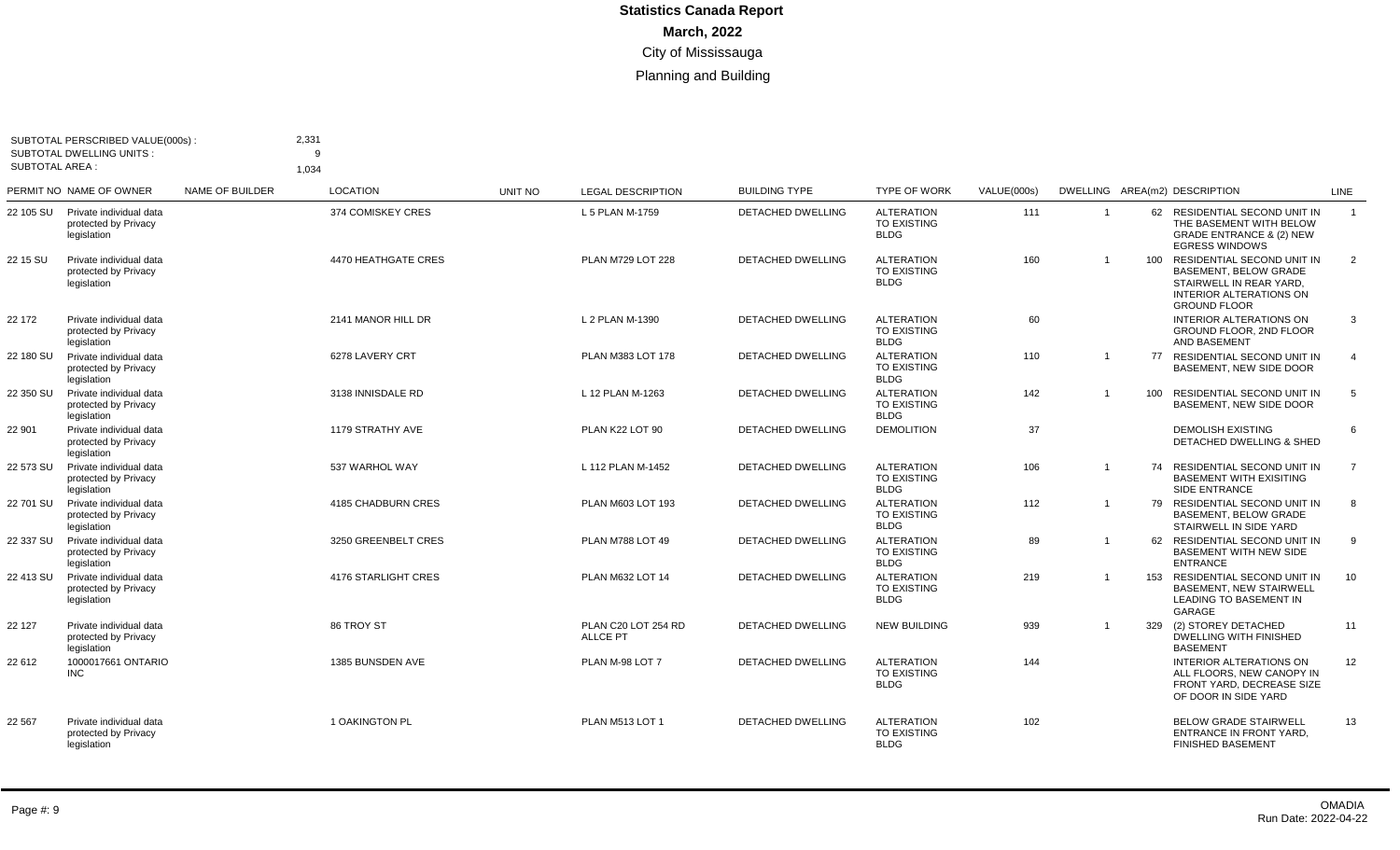| <b>SUBTOTAL AREA:</b> | SUBTOTAL PERSCRIBED VALUE(000s):<br><b>SUBTOTAL DWELLING UNITS:</b> |                 | 3,805<br>9<br>785       |                |                                                               |                                                 |                                                        |             |                |     |                                                                                                                           |                |
|-----------------------|---------------------------------------------------------------------|-----------------|-------------------------|----------------|---------------------------------------------------------------|-------------------------------------------------|--------------------------------------------------------|-------------|----------------|-----|---------------------------------------------------------------------------------------------------------------------------|----------------|
|                       | PERMIT NO NAME OF OWNER                                             | NAME OF BUILDER | <b>LOCATION</b>         | <b>UNIT NO</b> | <b>LEGAL DESCRIPTION</b>                                      | <b>BUILDING TYPE</b>                            | <b>TYPE OF WORK</b>                                    | VALUE(000s) |                |     | DWELLING AREA(m2) DESCRIPTION                                                                                             | LINE           |
| 22 377 SU             | Private individual data<br>protected by Privacy<br>legislation      |                 | 525 CHIEFTAN CIR        |                | PLAN M633 LOT 250                                             | DETACHED DWELLING                               | <b>ALTERATION</b><br><b>TO EXISTING</b><br><b>BLDG</b> | 168         | $\overline{1}$ |     | 117 RESIDENTIAL SECOND UNIT IN<br><b>BASEMENT &amp; BELOW GRADE</b><br>STAIRWELL IN SIDE YARD                             | $\overline{1}$ |
| 22 575 SU             | Private individual data<br>protected by Privacy<br>legislation      |                 | 1705 COPSEHOLM TR       |                | <b>PLAN M519 LOT 22</b>                                       | <b>DETACHED DWELLING</b>                        | <b>ALTERATION</b><br><b>TO EXISTING</b><br><b>BLDG</b> | 235         | $\mathbf 1$    | 148 | RESIDENTIAL SECOND UNIT IN<br><b>BASEMENT WITH BELOW</b><br><b>GRADE STAIRWELL IN SIDE</b><br>YARD                        | 2              |
| 22 541 SU             | Private individual data<br>protected by Privacy<br>legislation      |                 | 4447 ROMFIELD CRES      |                | PLAN M683 LOT 69                                              | <b>DETACHED DWELLING</b>                        | <b>ALTERATION</b><br><b>TO EXISTING</b><br><b>BLDG</b> | 100         | $\overline{1}$ | 70  | RESIDENTIAL SECOND UNIT IN<br><b>BASEMENT, BELOW GRADE</b><br>STAIRWELL IN REAR YARD                                      | 3              |
| 22 676 SU             | Private individual data<br>protected by Privacy<br>legislation      |                 | 4493 GLADEBROOK CRES    |                | PLAN M888 LOT 183                                             | <b>DETACHED DWELLING</b>                        | <b>ALTERATION</b><br>TO EXISTING<br><b>BLDG</b>        | 144         | -1             |     | 102 RESIDENTIAL SECOND UNIT IN<br><b>BASEMENT, BELOW GRADE</b><br>STAIRWELL IN SIDE YARD                                  | $\overline{4}$ |
| 22 860                | TECH AVENUE PTC INC                                                 |                 | 1660 TECH AVE           | 2              | CON 4 EHS. PART LOT 1 -<br>PT 6 43R25211, LESS<br>43R27620    | MULTI-TENANT<br><b>INDUSTRIAL</b>               | <b>ALTERATION</b><br>TO EXISTING<br><b>BLDG</b>        | 744         |                |     | <b>INTERIOR ALTERATIONS</b><br>(TENANT FIT-UP) - "INDUS<br><b>COMMUNITY SERVICES"</b>                                     | 5              |
| 22 542                | <b>MANULIFE FINANCIAL</b>                                           |                 | 6711 MISSISSAUGA RD     | 202            | PL M10 PART LTS 3, 4,<br>43R19141 PTS 9-13                    | COMMERCIAL OFFICE -<br><b>MULTI-USER</b>        | <b>ALTERATION</b><br>TO EXISTING<br><b>BLDG</b>        | 846         |                |     | <b>INTERIOR ALTERATIONS -</b><br><b>CARTER'S INC</b>                                                                      | 6              |
| 22 712 SU             | Private individual data<br>protected by Privacy<br>legislation      |                 | 4695 APPLE BLOSSOM CIR  |                | L 234 PLAN M-1596                                             | DETACHED DWELLING                               | <b>ALTERATION</b><br><b>TO EXISTING</b><br><b>BLDG</b> | 107         | $\overline{1}$ |     | 75 RESIDENTIAL SECOND UNIT IN<br><b>BASEMENT</b>                                                                          | $\overline{7}$ |
| 22 736                | Private individual data<br>protected by Privacy<br>legislation      |                 | 24 BROADVIEW AVE        |                | PLAN 303 PT BLK A                                             | <b>DETACHED DWELLING</b>                        | <b>DEMOLITION</b>                                      | 40          |                |     | <b>DEMOLISH EXISTING</b><br>DETACHED DWELLING & (3)<br><b>ACCESSORY STRUCTURES</b>                                        | 8              |
| 22 660 SU             | Private individual data<br>protected by Privacy<br>legislation      |                 | 5599 DOCTOR PEDDLE CRES |                | L 13 PLAN M-1735                                              | <b>DETACHED DWELLING</b>                        | <b>ALTERATION</b><br><b>TO EXISTING</b><br><b>BLDG</b> | 139         | $\overline{1}$ |     | 73 RESIDENTIAL SECOND UNIT IN<br><b>BASEMENT, SEPARATE</b><br>FINISHED BASEMENT AREA,<br>NEW SIDE DOOR                    | 9              |
| 22 634 SU             | Private individual data<br>protected by Privacy<br>legislation      |                 | 7386 SANDHURST DR       |                | PLAN M1138 LOT 26                                             | <b>DETACHED DWELLING</b>                        | <b>ALTERATION</b><br>TO EXISTING<br><b>BLDG</b>        | 131         | $\overline{1}$ |     | 92 RESIDENTIAL SECOND UNIT IN<br>BASEMENT, NEW SIDE DOOR                                                                  | 10             |
| 22 696 SU             | Private individual data<br>protected by Privacy<br>legislation      |                 | 3704 TRELAWNY CIR       |                | PLAN M954 LOT 114                                             | DETACHED DWELLING                               | <b>ALTERATION</b><br><b>TO EXISTING</b><br><b>BLDG</b> | 80          | $\overline{1}$ | 56  | RESIDENTIAL SECOND UNIT IN<br><b>BASEMENT</b>                                                                             | 11             |
| 22 785                | Private individual data<br>protected by Privacy<br>legislation      |                 | 3597 JORIE CRES         |                | L 162 PLAN M-1494                                             | DETACHED DWELLING                               | <b>ALTERATION</b><br><b>TO EXISTING</b><br><b>BLDG</b> | 62          |                |     | <b>FINISHED BASEMENT</b>                                                                                                  | 12             |
| 22 765                | <b>MANULIFE FINANCIAL</b>                                           |                 | 6711 MISSISSAUGA RD     |                | 101, 103, 104, 105 PL M10 PART LTS 3, 4,<br>43R19141 PTS 9-13 | <b>COMMERCIAL OFFICE -</b><br><b>MULTI-USER</b> | <b>ALTERATION</b><br>TO EXISTING<br><b>BLDG</b>        | 933         |                |     | <b>INTERIOR ALTERATIONS -</b><br>ALTERATION TO PUBLIC<br><b>CORRIDOR, SUITE</b><br>SEPARATION - LANDLORD'S<br><b>WORK</b> | 13             |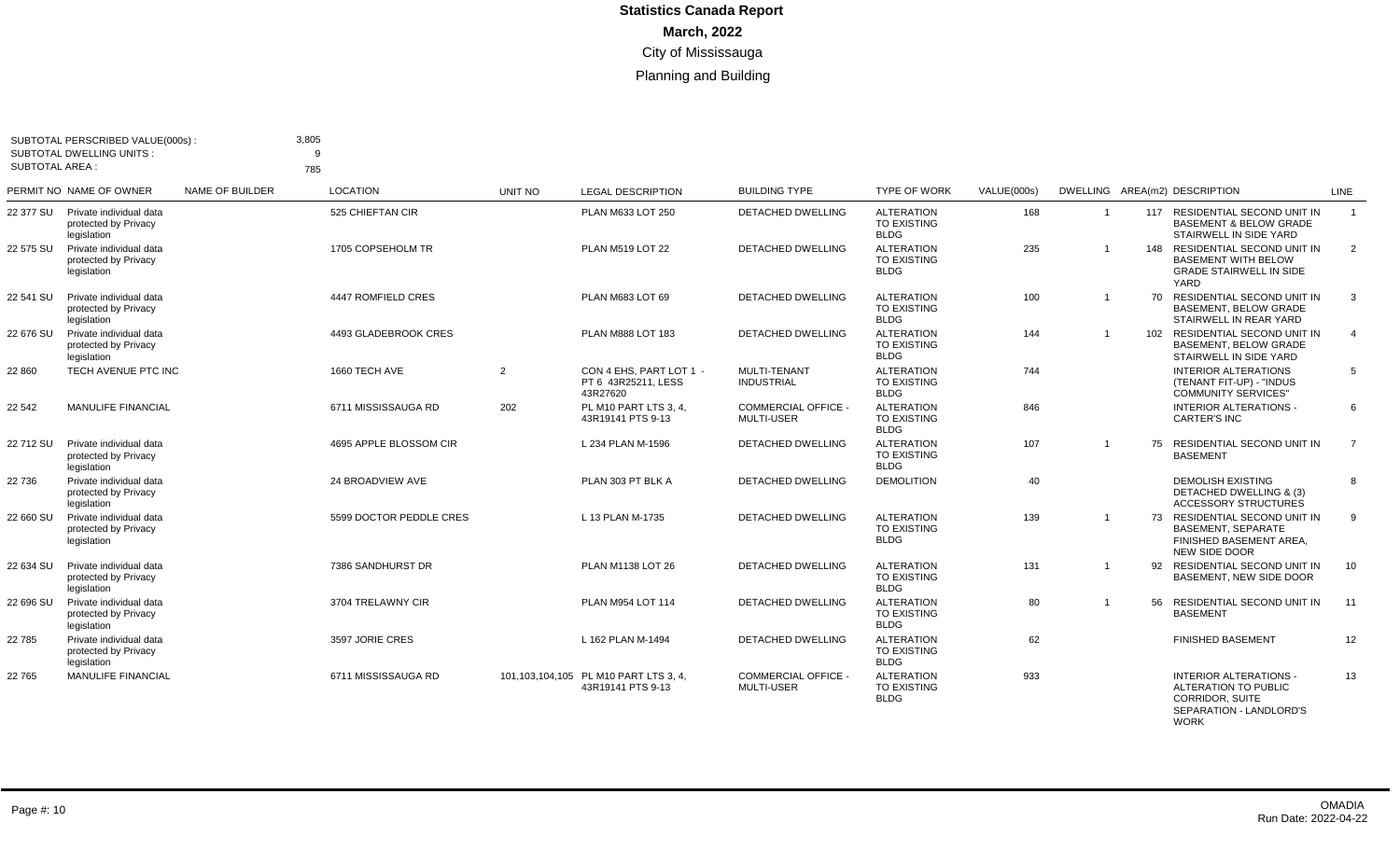|                       | SUBTOTAL PERSCRIBED VALUE(000s):<br><b>SUBTOTAL DWELLING UNITS:</b> |                        | 2,986<br>6        |         |                                                   |                                   |                                                        |             |                |    |                                                                                                                                                                           |                |
|-----------------------|---------------------------------------------------------------------|------------------------|-------------------|---------|---------------------------------------------------|-----------------------------------|--------------------------------------------------------|-------------|----------------|----|---------------------------------------------------------------------------------------------------------------------------------------------------------------------------|----------------|
| <b>SUBTOTAL AREA:</b> |                                                                     |                        | 344               |         |                                                   |                                   |                                                        |             |                |    |                                                                                                                                                                           |                |
|                       | PERMIT NO NAME OF OWNER                                             | <b>NAME OF BUILDER</b> | <b>LOCATION</b>   | UNIT NO | <b>LEGAL DESCRIPTION</b>                          | <b>BUILDING TYPE</b>              | <b>TYPE OF WORK</b>                                    | VALUE(000s) |                |    | DWELLING AREA(m2) DESCRIPTION                                                                                                                                             | <b>LINE</b>    |
| 22 729 SU             | Private individual data<br>protected by Privacy<br>legislation      |                        | 5377 BULLRUSH DR  |         | PT B 77. PLAN M-1161 - PTS<br>65 AND 66, 43R21178 | SEMI-DETACHED<br><b>DWELLING</b>  | <b>ALTERATION</b><br><b>TO EXISTING</b><br><b>BLDG</b> | 76          |                |    | 53 RESIDENTIAL SECOND UNIT IN<br><b>BASEMENT, BELOW GRADE</b><br>STAIRWELL IN REAR YARD                                                                                   | $\overline{1}$ |
| 22 905                | Private individual data<br>protected by Privacy<br>legislation      |                        | 3322 CHIPLEY CRES |         | PLAN M23 PT LOT 29<br>RP 43R1406 PART 3           | SEMI-DETACHED<br><b>DWELLING</b>  | <b>ALTERATION</b><br>TO EXISTING<br><b>BLDG</b>        | 69          |                |    | FINISHED BASEMENT, BELOW<br><b>GRADE STAIRWELL IN REAR</b><br><b>YARD</b>                                                                                                 | $\overline{2}$ |
| 22 715 SU             | Private individual data<br>protected by Privacy<br>legislation      |                        | 5349 SEGRIFF DR   |         | PLAN M1070 LOT 37                                 | <b>DETACHED DWELLING</b>          | <b>ALTERATION</b><br><b>TO EXISTING</b><br><b>BLDG</b> | 66          |                | 46 | RESIDENTIAL SECOND UNIT IN<br><b>BASEMENT, BELOW GRADE</b><br>STAIRWELL IN REAR YARD                                                                                      | 3              |
| 22 665                | THE ERIN MILLS<br>DEVELOPMENT<br><b>CORPORATION</b>                 |                        | 3570 PLATINUM DR  | 2       | <b>B 5 PLAN M-1977</b>                            | MULTI-TENANT<br><b>INDUSTRIAL</b> | <b>ALTERATION</b><br>TO EXISTING<br><b>BLDG</b>        | 1,820       |                |    | <b>INTERIOR ALTERATIONS -</b><br><b>MULTI-LINE FASTENER</b><br>SUPPLY CO LTD                                                                                              | $\overline{4}$ |
| 22 939                | Private individual data<br>protected by Privacy<br>legislation      |                        | 1091 ORCHARD RD   |         | PLAN A19 LOT 21                                   | DETACHED DWELLING                 | <b>ALTERATION</b><br><b>TO EXISTING</b><br><b>BLDG</b> | 60          |                |    | NEW BASEMENT WALKOUT<br>AND DECK IN REAR YARD.<br><b>INTERIOR ALTERATIONS</b>                                                                                             | 5              |
| 22 779                | Private individual data<br>protected by Privacy<br>legislation      |                        | 2439 MORRISON AVE |         | <b>PLAN M227 LOT 32</b>                           | <b>DETACHED DWELLING</b>          | <b>ADDITION AND</b><br><b>ALTERATION</b>               | 113         |                |    | 7 ENCLOSE EXISTING COVERED<br><b>FRONT PORCH, INTERIOR</b><br>ALTERATIONS ON GROUND &<br><b>SECOND FLOORS. NEW</b><br><b>WINDOWS TO REAR</b><br><b>ELEVATION</b>          | 6              |
| 22 741 SU             | Private individual data<br>protected by Privacy<br>legislation      |                        | 3082 BALLAD DR    |         | PLAN 806 LOT 51                                   | <b>DETACHED DWELLING</b>          | <b>ALTERATION</b><br><b>TO EXISTING</b><br><b>BLDG</b> | 95          | $\overline{1}$ |    | 66 RESIDENTIAL SECOND UNIT IN<br><b>BASEMENT, NEW ENTRANCE</b><br><b>DOOR IN FRONT YARD</b>                                                                               | $\overline{7}$ |
| 22 8 23               | Private individual data<br>protected by Privacy<br>legislation      |                        | 1422 EVERALL RD   |         | PLAN 642 LOT 97                                   | <b>DETACHED DWELLING</b>          | <b>ALTERATION</b><br>TO EXISTING<br><b>BLDG</b>        | 62          |                |    | <b>INTERIOR ALTERATIONS -</b><br>REPLACE LOAD BEARING<br>WALLS WITH NEW WOOD<br><b>BEAMS ON GROUND FLOOR &amp;</b><br>ALTERATIONS TO EXTERIOR<br><b>ELEVATIONS</b>        | 8              |
| 22 874 SU             | Private individual data<br>protected by Privacy<br>legislation      |                        | 3838 ALTHORPE CIR |         | PLAN M1137 LOT 14                                 | <b>DETACHED DWELLING</b>          | <b>ALTERATION</b><br><b>TO EXISTING</b><br><b>BLDG</b> | 89          |                |    | 56 RESIDENTIAL SECOND UNIT IN<br><b>BASEMENT, BELOW GRADE</b><br>STAIR WELL IN REAR YARD<br>(APPROVED SEPARATELY).<br><b>FINISHED BASEMENT FOR</b><br>PRINCIPAL RESIDENCE | 9              |
| 22 786 SU             | Private individual data<br>protected by Privacy<br>legislation      |                        | 4173 TRAPPER CRES |         | PL M248 PART LT 443.<br>43R8953 PTS 9.10          | SEMI-DETACHED<br><b>DWELLING</b>  | <b>ALTERATION</b><br><b>TO EXISTING</b><br><b>BLDG</b> | 100         | $\overline{1}$ |    | 70 RESIDENTIAL SECOND UNIT IN<br><b>BASEMENT</b>                                                                                                                          | 10             |
| 22 787 SU             | Private individual data<br>protected by Privacy<br>legislation      |                        | 1370 CONLIFFE CRT |         | PLAN 821 LOT 18                                   | <b>DETACHED DWELLING</b>          | <b>ALTERATION</b><br><b>TO EXISTING</b><br><b>BLDG</b> | 65          |                | 45 | RESIDENTIAL SECOND UNIT IN<br><b>BASEMENT, BELOW GRADE</b><br>STAIRWELL IN REAR YARD                                                                                      | 11             |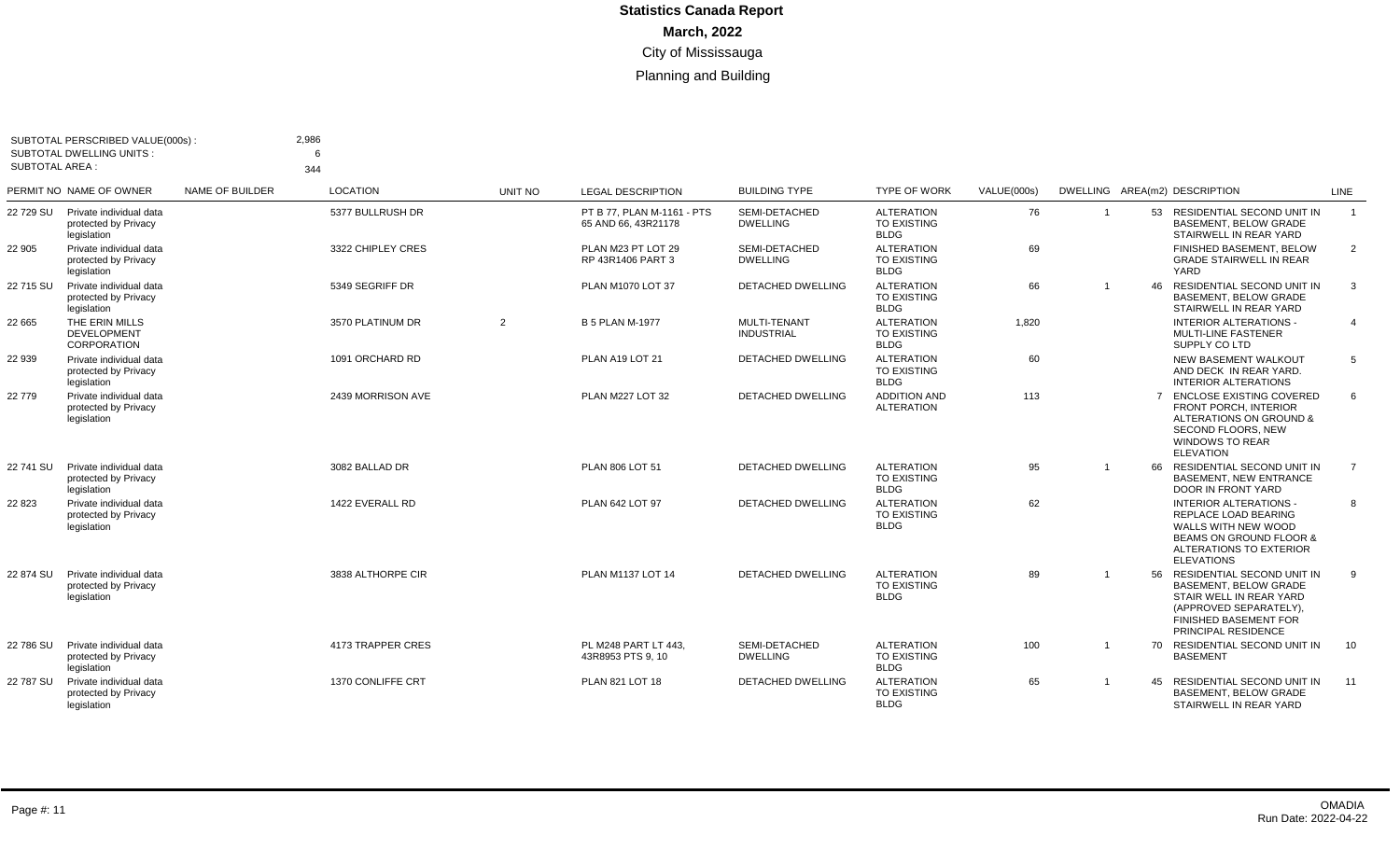| <b>SUBTOTAL AREA:</b> | SUBTOTAL PERSCRIBED VALUE(000s):<br><b>SUBTOTAL DWELLING UNITS:</b> |                 | 1,113<br>336 |                           |         |                                                               |                                  |                                                        |             |                |     |                                                                                                                                                                       |                |
|-----------------------|---------------------------------------------------------------------|-----------------|--------------|---------------------------|---------|---------------------------------------------------------------|----------------------------------|--------------------------------------------------------|-------------|----------------|-----|-----------------------------------------------------------------------------------------------------------------------------------------------------------------------|----------------|
|                       | PERMIT NO NAME OF OWNER                                             | NAME OF BUILDER |              | LOCATION                  | UNIT NO | <b>LEGAL DESCRIPTION</b>                                      | <b>BUILDING TYPE</b>             | <b>TYPE OF WORK</b>                                    | VALUE(000s) |                |     | DWELLING AREA(m2) DESCRIPTION                                                                                                                                         | LINE           |
| 22 907                | <b>CITY OF MISSISSAUGA</b>                                          |                 |              | 830 PAISLEY BLVD W        |         | RANGE 1 SDS PT LT 10. PL<br>M34, BLK D, 43R1896 PTS 2,<br>7.8 | <b>CITY</b>                      | <b>ALTERATION</b><br><b>TO EXISTING</b><br><b>BLDG</b> | 371         |                |     | INT ALTS. REPLACE<br>(1) CHILLER, (1) WATER TANK,<br>(1) OVERFLOW TANK.<br>(1) ROOFTOP CONDENSER.<br>ROOF MEMBRANE.<br>(1) CONCRETE PAD, ADD<br>(2) NEW CONCRETE PADS | $\overline{1}$ |
| 22 847 SU             | Private individual data<br>protected by Privacy<br>legislation      |                 |              | 3706 STRATTON WOODS CRT   |         | PLAN M700 LOT 79                                              | <b>DETACHED DWELLING</b>         | <b>ALTERATION</b><br><b>TO EXISTING</b><br><b>BLDG</b> | 172         | $\overline{1}$ |     | 91 RESIDENTIAL SECOND UNIT IN<br><b>BASEMENT, BELOW GRADE</b><br>STAIR WELL IN SIDE YARD.<br><b>FINISHED BASEMENT FOR</b><br>PRINCIPAL RESIDENCE                      | 2              |
| 22 878                | Private individual data<br>protected by Privacy<br>legislation      |                 |              | 1530 CHASEHURST DR        |         | PLAN M378 LOT 21                                              | <b>DETACHED DWELLING</b>         | <b>ALTERATION</b><br>TO EXISTING<br><b>BLDG</b>        | 65          |                |     | REPLACE LOAD BEARING<br>WALL WITH NEW LVL BEAM<br>ON GROUND FLOOR &<br><b>EXTERIOR ALTERATION TO</b><br>DOORS AND WINDOWS                                             | 3              |
| 22 990                | Private individual data<br>protected by Privacy<br>legislation      |                 |              | 6914 EARLY SETTLER ROW    |         | L 108 PLAN M-1259                                             | <b>DETACHED DWELLING</b>         | <b>ADDITION AND</b><br><b>ALTERATION</b>               | 180         |                |     | 18 SECOND STOREY ADDITION<br>WITH INTERIOR ALTERATIONS<br>AND ENCLOSE EXISTING<br><b>PORCH</b>                                                                        |                |
| 22 910 SU             | Private individual data<br>protected by Privacy<br>legislation      |                 |              | 5563 ETHAN DR             |         | L 123 PLAN M-1894                                             | <b>DETACHED DWELLING</b>         | <b>ALTERATION</b><br><b>TO EXISTING</b><br><b>BLDG</b> | 105         |                |     | 73 RESIDENTIAL SECOND UNIT IN<br>BASEMENT. NEW SIDE DOOR                                                                                                              | - 5            |
| 22 948 SU             | Private individual data<br>protected by Privacy<br>legislation      |                 |              | 3178 OAKVIEW RD           |         | L 16 PLAN M-1520                                              | <b>DETACHED DWELLING</b>         | <b>ALTERATION</b><br><b>TO EXISTING</b><br><b>BLDG</b> | 123         |                | 86. | RESIDENTIAL SECOND UNIT IN<br>BASEMENT, NEW SIDE DOOR                                                                                                                 | -6             |
| 22 1174<br>SU         | Private individual data<br>protected by Privacy<br>legislation      |                 |              | 7444 SAINT BARBARA BLVD L |         | 3LAN 43M1788 PT LT 58 -<br>PT 77 43R33472                     | SEMI-DETACHED<br><b>DWELLING</b> | <b>ALTERATION</b><br><b>TO EXISTING</b><br><b>BLDG</b> | 97          |                |     | 68 RESIDENTIAL SECOND UNIT IN<br><b>BASEMENT</b>                                                                                                                      | $\overline{7}$ |

| TOTAL PERSCRIBED VALUE(000s): | 48.545 |
|-------------------------------|--------|
| TOTAL DWELLING UNITS :        | 80     |
| TOTAL AREA :                  | 13.412 |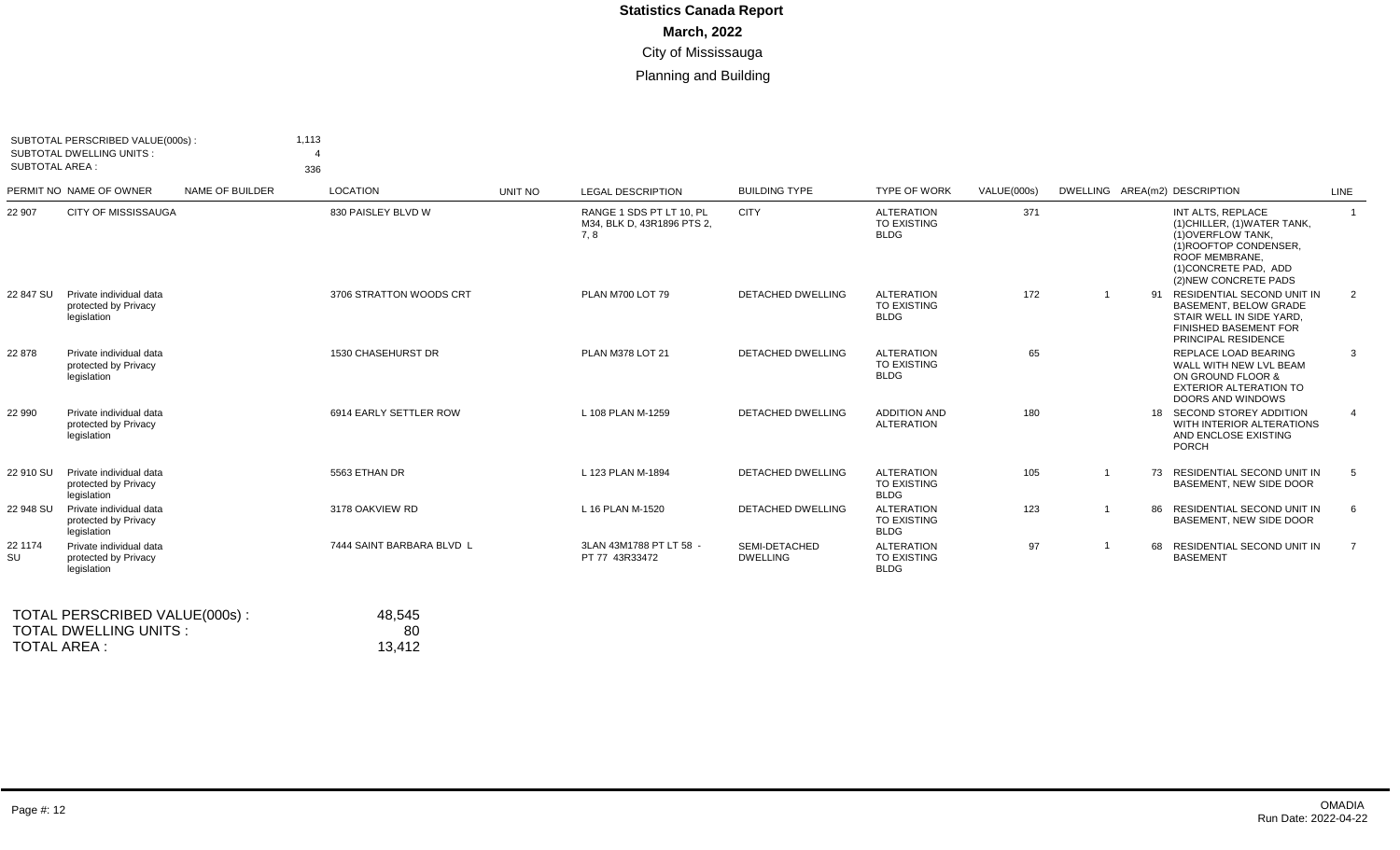#### **March, 2022** City of Mississauga **Statistics Canada Report**

Planning and Building

#### SECTION B - MINOR RESIDENTIAL ADDITIONS AND RENNOVATIONS

| PERMITS VALUED AT LESS THAN \$50,000 |                      | LINE NO. | <b>VALUE (000s)</b> | NO OF PERMITS |  |
|--------------------------------------|----------------------|----------|---------------------|---------------|--|
| NEW GARAGES AND CARPORTS             | - SINGLE DWELLINGS   | 01       |                     |               |  |
|                                      | - MULTIPLE DWELLINGS | 02       |                     | 0             |  |
| NEW INGROUND SWIMMING POOLS          | - SINGLE DWELLINGS   | 03       |                     |               |  |
|                                      | - MULTIPLE DWELLINGS | 04       |                     | 0             |  |
| OTHER IMPROVEMENTS                   | - SINGLE DWELLINGS   | 05       | 1.229               | 61            |  |
|                                      | - MULTIPLE DWELLINGS | 06       | 695                 | 46            |  |
| TOTALS FOR SECTION B                 |                      | 07       | 1.924               | 108           |  |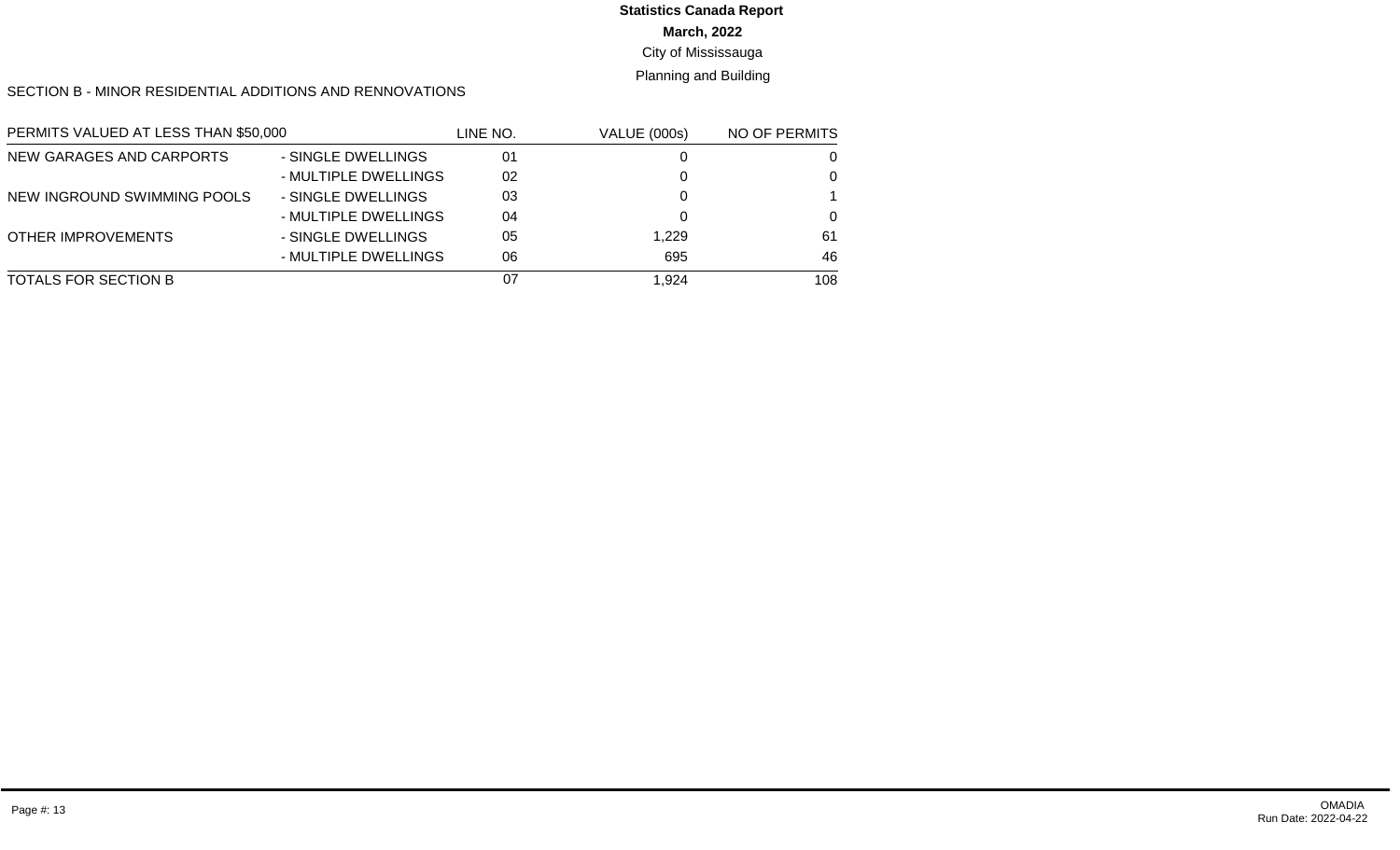# **March, 2022 Statistics Canada Report**

# City of Mississauga

#### Planning and Building

SECTION C - MINOR NON-RESIDENTIAL PROJECTS

| PERMITS VALUED AT LESS THAN \$250,000 |                             | LINE NO. | <b>VALUE (000s)</b> | NO OF PERMITS |
|---------------------------------------|-----------------------------|----------|---------------------|---------------|
| <b>INDUSTRIAL</b>                     | - NEW CONSTRUCTION          | 08       |                     | 0             |
|                                       | - ADDITIONS AND RENOVATIONS | 09       | 2549                | 57            |
| <b>COMMERCIAL</b>                     | - NEW CONSTRUCTION          | 10       |                     | $\Omega$      |
|                                       | - ADDITIONS AND RENOVATIONS | 11       | 3479                | 95            |
| INSTITUTIONAL OR GOVERNMENTAL         | - NEW CONSTRUCTION          | 12       | 66                  |               |
|                                       | - ADDITIONS AND RENOVATIONS | 13       | 694                 |               |
| TOTALS FOR SECTION C                  |                             | 14       | 6.788               | 160           |